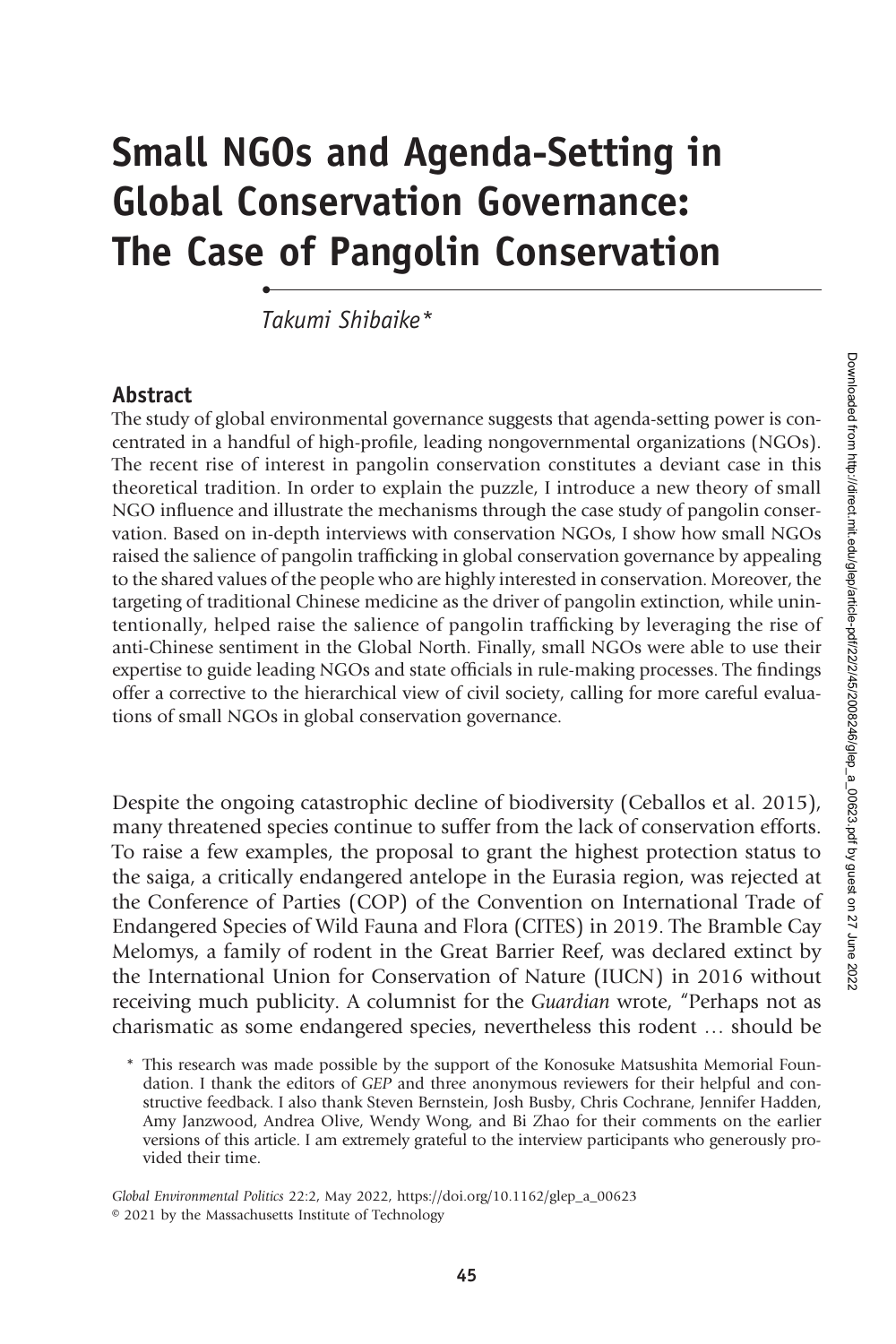getting as much attention as the panda, if not more."<sup>1</sup> Clearly, the threat of extinction by itself cannot explain why some issues receive conservation efforts.

In this context, the conservation of pangolins (scaly anteaters) is a rare achievement for global conservation advocacy. The pangolin, a dog-sized mammal with brown scales, was an esoteric species even among conservationists before 2008. However, growing concerns for pangolin conservation eventually resulted in a universal ban on the trade of all pangolin species under the CITES in 2016. For many, the pangolin is not a "good-looking" animal. A British tabloid newspaper, Daily Mail, writes, "[The pangolin] will never win a beauty contest."<sup>2</sup> Despite its lack of representation in popular culture, the pangolin became a major global conservation issue. Today, the pangolin is supposedly British prince William's favorite animal. How did this happen in the issue area of wildlife and biodiversity conservation, where charismatic megafauna like pandas, elephants, and whales occupy much of our attention?

Why some species receive global support while others remain neglected is a problem of agenda-setting. Agenda-setting is a political process by which actors attempt to direct public attention to particular problems (Stone 1989). In an increasingly complex structure of global governance (Raustiala and Victor 2004), agenda-setting plays an important role by providing a focal point for international cooperation and contention. NGOs have been an integral part of environmental agenda-setting (Betsill and Corell 2008). However, existing research on NGO agenda-setting has focused overwhelmingly on the role of high-profile, "leading" NGOs, such as World Wildlife Fund (WWF) and Greenpeace (Luxon and Wong 2017; Stroup and Wong 2018). This trend is consistent across different issue areas in global governance. From arms control to human rights governance, leading NGOs are often seen as agenda setters, causing a "band-wagoning effect" among advocacy organizations, while small NGOs are understood merely as "followers" of leading NGOs (Bob 2011; Carpenter 2011; Murdie 2014).

The case of pangolin conservation is a deviant case in this theoretical tradition (George and Bennett 2005). "Leading" NGOs, such as WWF and The Nature Conservancy (TNC), were followers rather than leaders of agenda-setting. In the early stage of pangolin conservation advocacy, WWF's role was primarily concerned with the provision of support for local initiatives. In 2018, WWF launched its own program to monitor online sales of threatened species, including pangolins. However, this initiative came well after CITES listed pangolins in Appendix I, the highest protection status under the treaty. Similarly, TNC and WildAid launched an antitrafficking campaign in 2016 after the CITES ban. Greenpeace and Friends of the Earth were not involved in pangolin conservation until very recently. In short, leading NGOs played a supportive role, but they had never been central players until concerns for pangolin conservation were legitimated at the global level.

- 1. [https://www.theguardian.com/commentisfree/2016/jun/15/bramble-cay-melomys-hedgehog](https://www.theguardian.com/commentisfree/2016/jun/15/bramble-cay-melomys-hedgehog-extinction-connection-with-nature) [-extinction-connection-with-nature](https://www.theguardian.com/commentisfree/2016/jun/15/bramble-cay-melomys-hedgehog-extinction-connection-with-nature), last accessed July 19, 2021.
- 2. [https://www.dailymail.co.uk/news/article-7985429/The-pangolin-blamed-spreading](https://www.dailymail.co.uk/news/article-7985429/The-pangolin-blamed-spreading-coronavirus-critically-endangered.html) [-coronavirus-critically-endangered.html](https://www.dailymail.co.uk/news/article-7985429/The-pangolin-blamed-spreading-coronavirus-critically-endangered.html), last accessed July 19, 2021.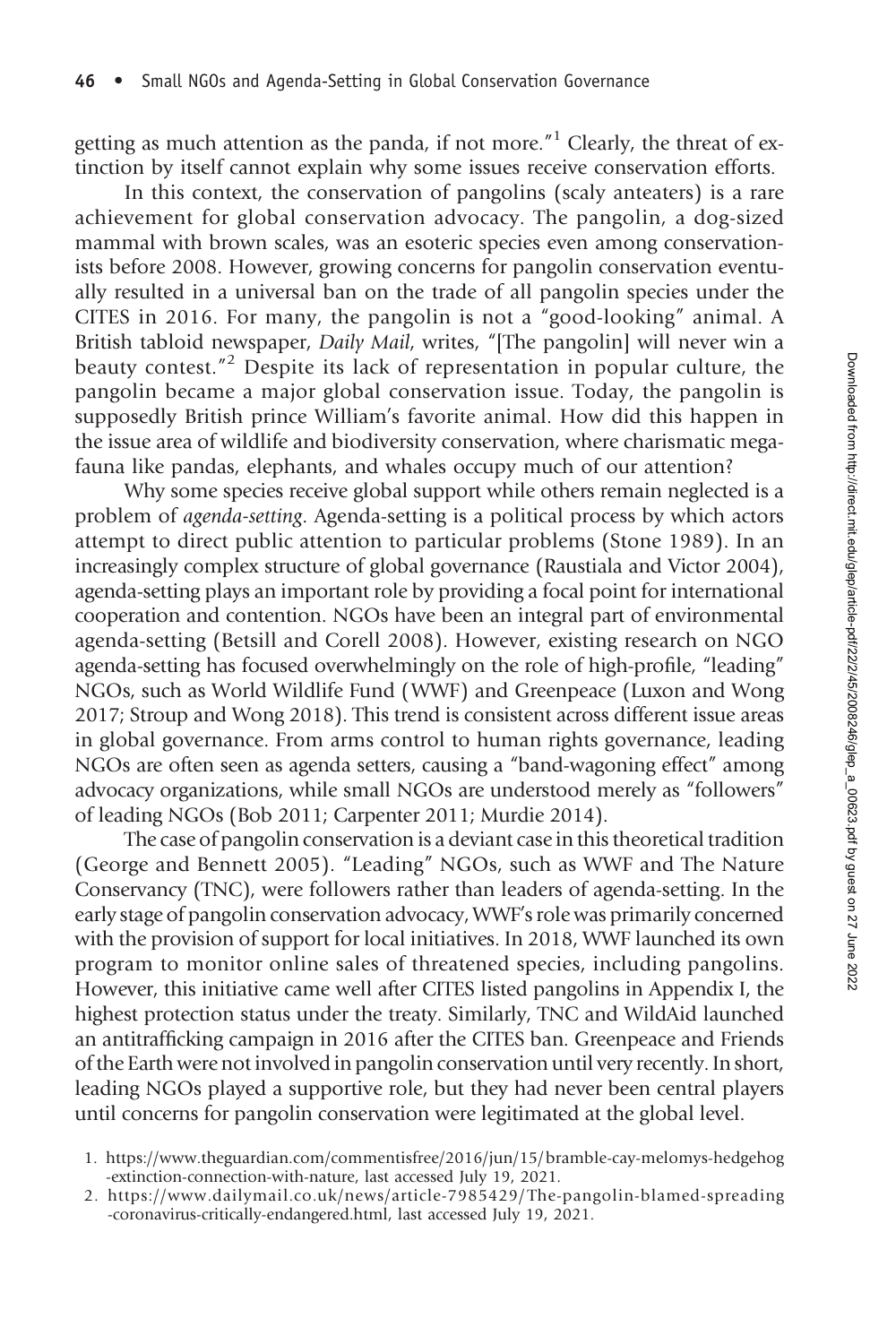It was small NGOs—low-profile organizations with narrow issue foci that set a new agenda in global conservation governance. Contrary to the common assumption in the study of advocacy networks (Carpenter 2014; Keck and Sikkink 1998), the influence of small NGOs was not about their connection with leading NGOs. Instead, I argue that the agenda-setting power of small NGOs is based on their ability to target a narrow subset of the public that is genuinely interested in wildlife conservation. This subset of the public is called the issue public in the public opinion literature (Henderson 2014; Hutchings 2003; Krosnick 1990). Although most members of the public do not pay close attention to politics (Converse 1964; Zaller 1992), members of the conservation issue public pay intense attention to issues and politics of conservation. My case study offers an initial probe into this new explanation. It illustrates that pangolin advocacy by small NGOs successfully appealed to the values shared among the conservation issue public in the Global North, which then legitimated concerns for pangolin trafficking in CITES-related meetings.

Below, I review the literature of environmental governance and NGO agenda-setting to identify the need to theorize the influence of small NGOs. I then define small NGOs by situating them in the broader NGO population and explain how small NGOs might exercise influence in ways that are different from leading NGOs. Finally, I provide an empirical illustration through the single-case study of pangolin conservation. The implication is important: the study of global environmental governance may have overestimated the agendasetting power of leading NGOs at the expense of entrepreneurial efforts by small NGOs.

### Literature Review

Research on agenda-setting in environmental governance and elsewhere has highlighted the importance of ideas. Although the salience of a particular issue tends to rise and fall over time due to the nature of public opinions (Downs 1972; Jones and Baumgartner 2005), some issues persist in the public agenda. In fact, the public salience of environmental issues has continuously grown despite Downs' (1972, 32) prediction that "the intensity of public interest in environmental improvement must inexorably decline." While the obvious impact of environmental degradation on human lives might seem to explain the growing salience of environmental issues, the scale of harm does not necessarily explain why some issues become more salient than others. For example, public opinion research finds that the salience of air pollution does not correspond to actual air quality (Ader 1995). As Stone (1989, 282) puts it, "our understanding of real situations is always mediated by ideas; those ideas in turn are created, changed, and fought over in politics."

Empirical research on transnational relations has featured NGOs as "entrepreneurs" of new ideas (Finnemore and Sikkink 1998; Nadelmann 1990). Those entrepreneurial NGOs persuade the elites and the public to consider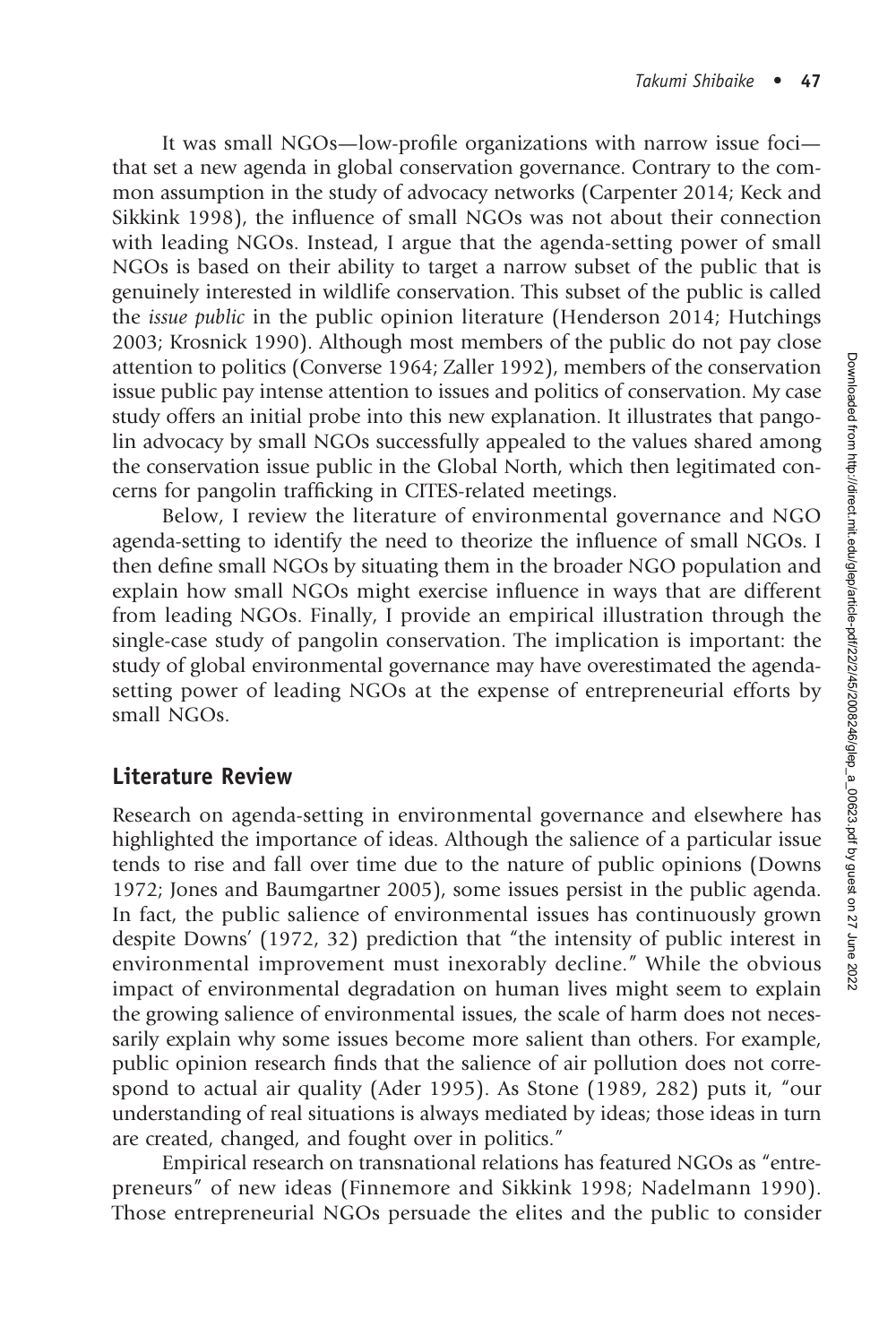seriously certain environmental issues (Busby 2010). A substantial literature focuses on the framing strategies of NGOs. A successful framing strategy depends on how ideas find some fit with the dominant social structure (Bernstein 2002). By invoking certain values or norms shared among the public, NGOs capture the attention of target groups that would otherwise be uninterested in environmental actions. For example, Epstein (2008) argues that antiwhaling activists in the 1970s leveraged the Cold War discourse to legitimate their concern for whaling. Similarly, framing plays an important role in explaining political outcomes, such as the expansion of NGO networks and the willingness of states to ratify environmental agreements (Allan and Hadden 2017; Busby 2010).

Another line of research has focused on the attributes of NGOs. Although NGOs are sometimes treated as a monolithic category of "civil society," recent research demonstrates a variation in NGOs in terms of social and economic resources. Stroup and Wong (2017) show that a handful of leading NGOs, such as WWF, Greenpeace, and Friends of the Earth, enjoy high levels of social recognition, while others struggle to receive any attention. Scholars argue that such social recognition manifests as agenda-setting power (Bob 2005; Carpenter 2014). Balboa (2018) shows that the strength of leading conservation NGOs is their ability to influence policy agendas at the global level, while they may not be effective at implementation at the local level. Wapner (1995) argues that Greenpeace, one of the most visible NGOs in the world, raised the profile of antiwhaling activism through radical media stunts.

However, empirical research on NGO agenda-setting has relied overwhelmingly on the observation of leading NGOs despite the growing number of low-profile, small NGOs participating in global environmental governance (Bush and Hadden 2019; Hadden 2015). Although there are anecdotes of successful small NGO advocacy, small NGOs do not play a significant role in theoretical arguments. For example, the beginning of antiwhaling discourse can be traced back to a small NGO named Project Jonah (Epstein 2008), but academic research tended to focus on the media stunts by Greenpeace and Sea Shepherd Conservation Society (Eilstrup-Sangiovanni and Bondaroff 2014; Wapner 1995). In other words, the lack of agenda-setting power on the part of small NGOs is often an assumption rather than an empirical claim. Given that recent research highlights the limitations of leading NGOs (Balboa 2018; Hadden 2015; Stroup and Wong 2017), the omission of small NGOs is highly problematic. In order to better understand the role of small NGOs in global environmental governance, we need a theory of small NGO influence.

#### Theory of Small NGO Influence

#### Defining Small NGOs

Although the study of transnational advocacy networks assumes that small NGOs are "followers" (Bob 2005; Carpenter 2014; Murdie 2014), recent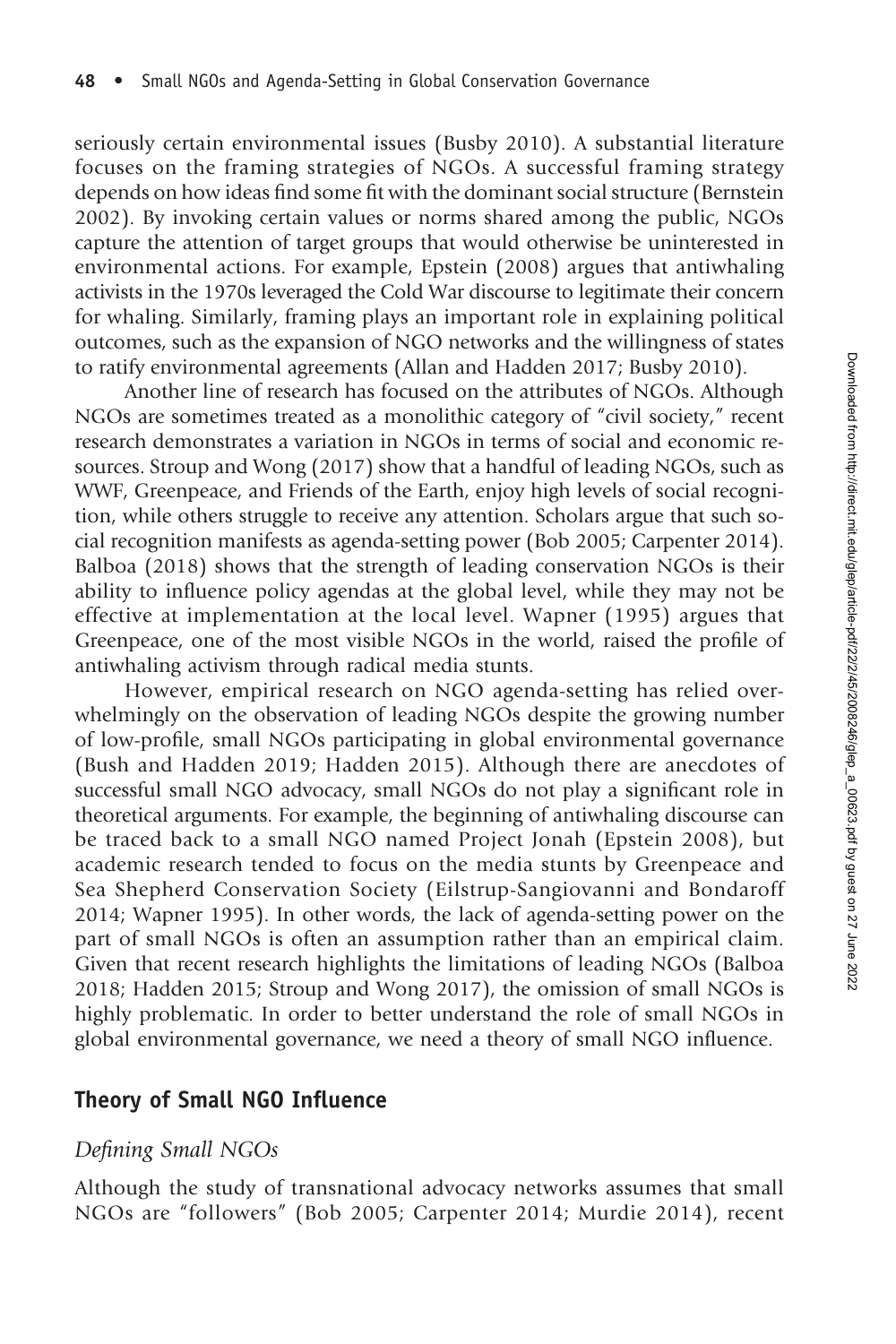research on NGOs shows that small NGOs do not simply bandwagon for credit claiming (Bush and Hadden 2019). I introduce a conceptual framework that situates small NGOs within the broader NGO population based on two dimensions: specialization and organizational scale. First, specialization here refers to the breadth of issue foci. Specialization is a concept developed in the study of organizational ecology. Organizational ecologists argue that small organizations can fend off market domination by large organizations by focusing on particular issues (i.e., niche) (Carroll 1985). For example, small craft brewers survive in a market dominated by big corporations like Anheiser-Busch and Miller Brewing (Carroll and Swaminathan 2000). In the study of NGOs, Bush and Hadden (2019) suggest that sector concentration may encourage the founding of specialist NGOs (e.g., Pandas International) rather than generalist NGOs (e.g., WWF).

Second, organizational scale refers to the level of visibility of an organization. In the study of advocacy NGOs, organizational scale is typically measured by social concepts, such as authority, legitimacy, and network centrality, which are then used to explain why NGOs can be influential or not (Balboa 2018; Carpenter 2014; Stroup and Wong 2017). While these concepts should also correlate with economic indicators, such as revenue and expenditure, they are rarely used because of poor data availability. I use the concept of visibility here in order to separate organizational scale from behavioral implications attached to concepts like authority and legitimacy. Generally speaking, the distribution of visibility among NGOs is highly unequal. Stroup and Wong (2018) find that, among tens of thousands of international NGOs, only fourteen enjoy high levels of recognition from multiple audiences, while the vast majority of NGOs receive none.

Table 1 summarizes my argument. The upper row indicates leading NGOs, such as Greenpeace and WWF, which are widely known among the public. The upper right category denotes a special case of leading NGOs, where specialist NGOs have high visibility, such as case of Sea Shepherd Conservation Society. The lower left corner denotes the conventional assumption about small NGOs as followers (Bob 2005; Carpenter 2014; Murdie 2014). Follower NGOs can act opportunistically thanks to generalist issue foci. However, the study of organizational ecology suggests that many small NGOs have narrow issue foci in order to survive in the advocacy market (Eilstrup-Sangiovanni 2019). Thus, the term

| Visibility | <i>Issue Foci</i> |                         |  |
|------------|-------------------|-------------------------|--|
|            | Generalist        | Specialist              |  |
| High       | Leading NGOs      | Leading NGOs (very few) |  |
| Low        | Follower NGOs     | Small NGOs              |  |

#### Table 1

| Definition of Small NGOs |  |  |
|--------------------------|--|--|
|                          |  |  |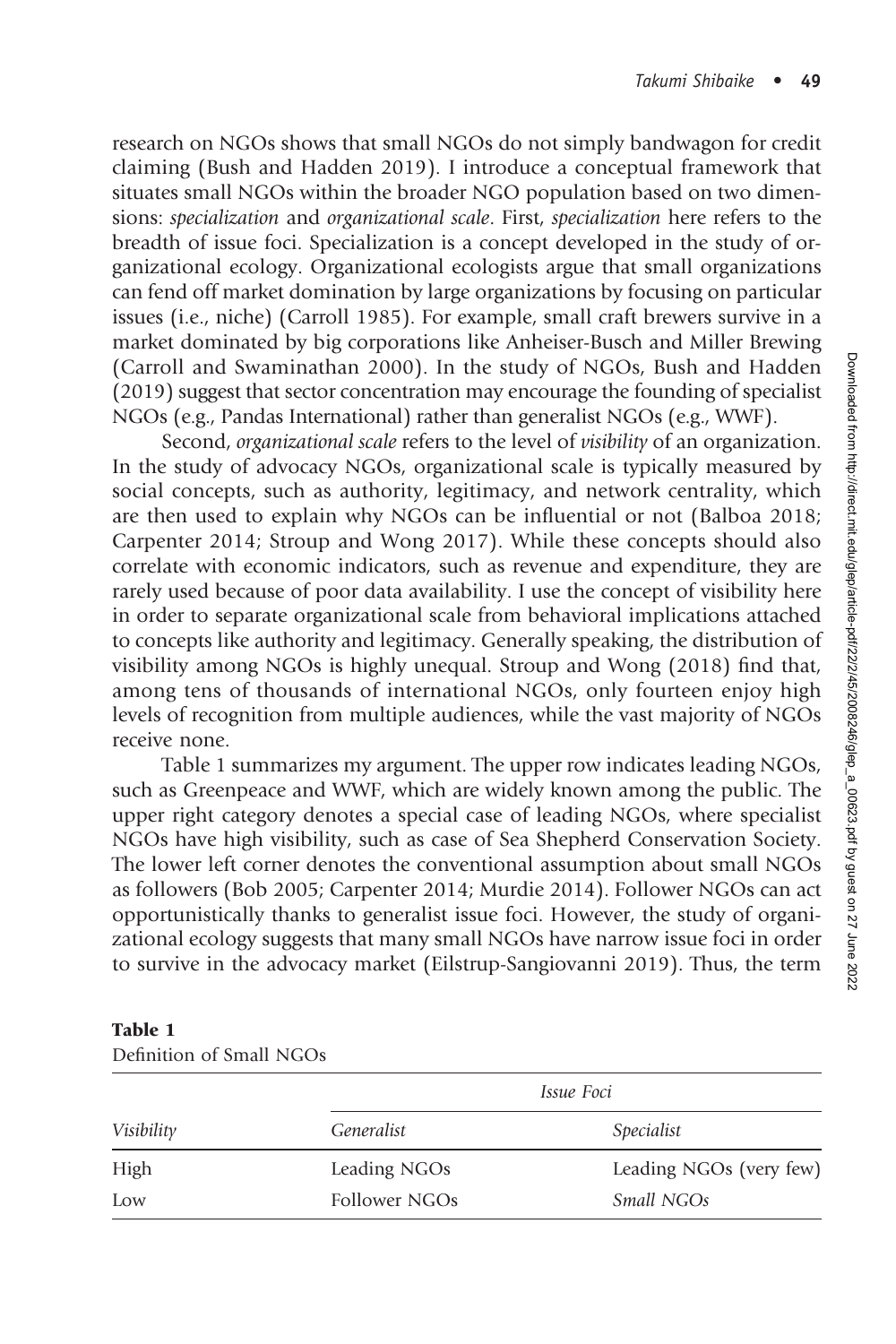small NGOs here has a very specific meaning: low-profile organizations with specialist issue foci.

#### Theory of Small NGO Influence

I argue that small NGOs are able to influence the agenda of global conservation governance because their campaigns can target the subset of the public that is interested in conservation. The point of departure for my theory is a focus on the demand for advocacy information. In the public opinion literature, it is well established that most members of the public are inattentive to politics (Converse 1964; Zaller 1992). This does not mean, however, that individuals are uninterested in any issue. As Converse (1964, 245) puts it, "different controversies excite different people to the point of real opinion formation." In this intellectual tradition, groups of people who are interested in particular issues are called issue publics (Krosnick 1990). Members of an issue public are different from the rest of the public in that they are knowledgeable and motivated to acquire new information in issue areas of their interest (Henderson 2014). Important to agenda setting, issue public members are more likely to express their opinions and be mobilized for their "own" issue than the rest of the public (Hestres 2014).

Intense attention paid by the issue public helps ensure the accountability of political elites, even when most of the public does not pay careful attention to politics (Hutchings 2003). While the concept of the issue public originated from the study of domestic politics, it may extend to global governance for two reasons. First, national delegates are ultimately responsible for the consequences of international meetings, as states must sponsor and vote on proposals submitted at international organizations (IOs), including CITES. As two-level game theory suggests (Putnam 1988), national delegates are held accountable by domestic audiences, and the issue public in particular, for the outcome of international meetings. Second, personal curiosity toward particular issues is not contained by national borders. With the rise of cross-border communications, scholars note that transnational publics are indeed emerging in issue areas like human rights and environmental protection while rejecting the presence of the global public as a whole (Crack 2008; Grant and Keohane 2005). Thus, while the conservation issue public may be substantially outnumbered by those who are not interested in conservation, it is a primary source of public discourse that constitutes the global conservation agenda.

Krosnick (1990) raises three factors that motivate curiosity among issue public members: self-interests, group identities, and core values. In the context of northern conservation advocacy, self-interests are idiosyncratic, as most individuals in the Global North do not have direct material interests in threatened species. By contrast, social identities and core values among pro-environment individuals are well documented in the literature on environmental attitudes (Manfredo et al. 2009; Uyeki and Holland 2000). As the genuine curiosity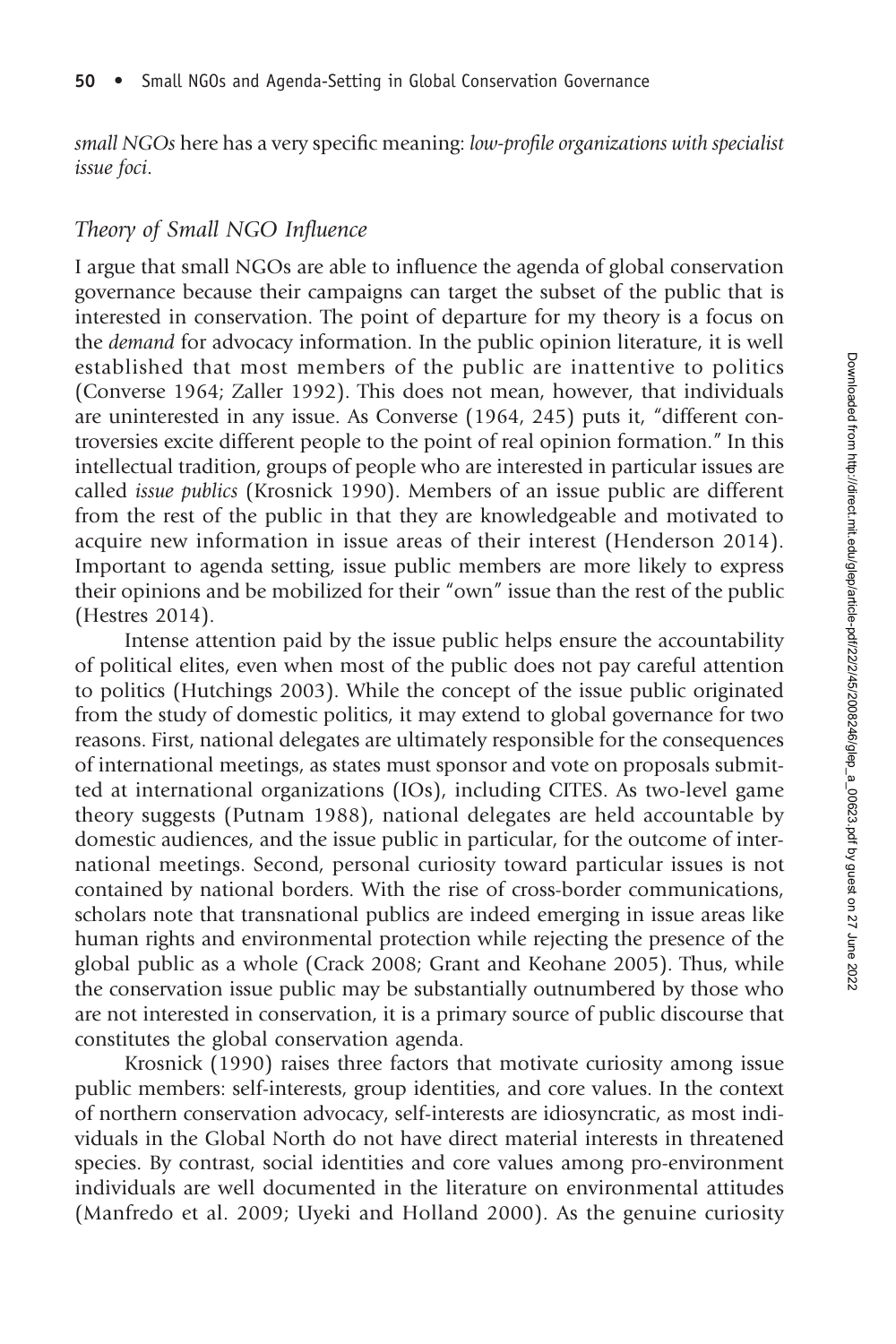toward conservation is indeed motivated by social identities and core values, campaigns that tap into such normative aspects are likely to resonate with issue public members. For example, in the study of antiwhaling campaigns, Epstein (2008) argues that antiwhaling activists appealed to the values of capitalism and democracy by leveraging the images of Soviet whalers during the Cold War.

I suggest that there are two reasons why small NGOs have an advantage over leading NGOs in affecting the agenda of conservation governance. First, small NGOs can target the issue public alone, as they do not require high visibility for organizational survival. In other words, if someone supports a small conservation NGO, she is likely to be a member of the conservation issue public. Small NGOs are thus able to frame their causes in ways that resonate with the identities and values of the issue public. By contrast, leading NGOs must appeal to diverse groups of people, such as corporations and governments, in order to maintain their organizational scale (Stroup and Wong 2017). As a result, leading NGOs cannot be entrepreneurial but must focus on salient issues in order to avoid the risk of alienating existing supporters. Counterintuitively, although leading NGOs have superior visibility, the inattentiveness of non– issue public members mitigates the disparity between leading and small NGOs in terms of agenda-setting power.

Second, specialization can increase the credibility of small NGOs through costly commitments and expertise. Although early research emphasized NGOs as principled actors (Keck and Sikkink 1998; Nadelmann 1990), recent research shows that principles alone do not guarantee credibility (Gourevitch et al. 2012; Prakash and Gugerty 2010). In order to ensure credibility, leading NGOs to use various accountability platforms (e.g., Accountability Now!) (Gugerty and Prakash 2010). However, small NGOs typically cannot afford them because of the high administrative costs associated with these additional accountability mechanisms (Stroup and Wong 2017). Instead, small NGOs tie their hands on certain issues in order to signal their unwavering commitment, in the same way that state leaders use domestic audiences for costly commitments (Fearon 1997). Having an inflexible agenda risks organizational survival in a changing environment (Minkoff and Powell 2006), but this very cost makes a commitment credible. Such a costly commitment over time develops expertise, which in turn allows small NGOs to have power over larger NGOs and policy makers and guides them into certain courses of action.

### Case Selection and Methodology

My empirical research focuses on the case of pangolin conservation to achieve two objectives. First, pangolin conservation is a deviant case in light of extant theoretical expectations (George and Bennett 2005). Existing research asserts that small NGOs free-ride on leading NGOs' advocacy achievements (Bob 2005; Carpenter 2014; Murdie 2014). For example, Keck and Sikkink (1998, 134) depict WWF's acknowledgment of tropical deforestation as a pivotal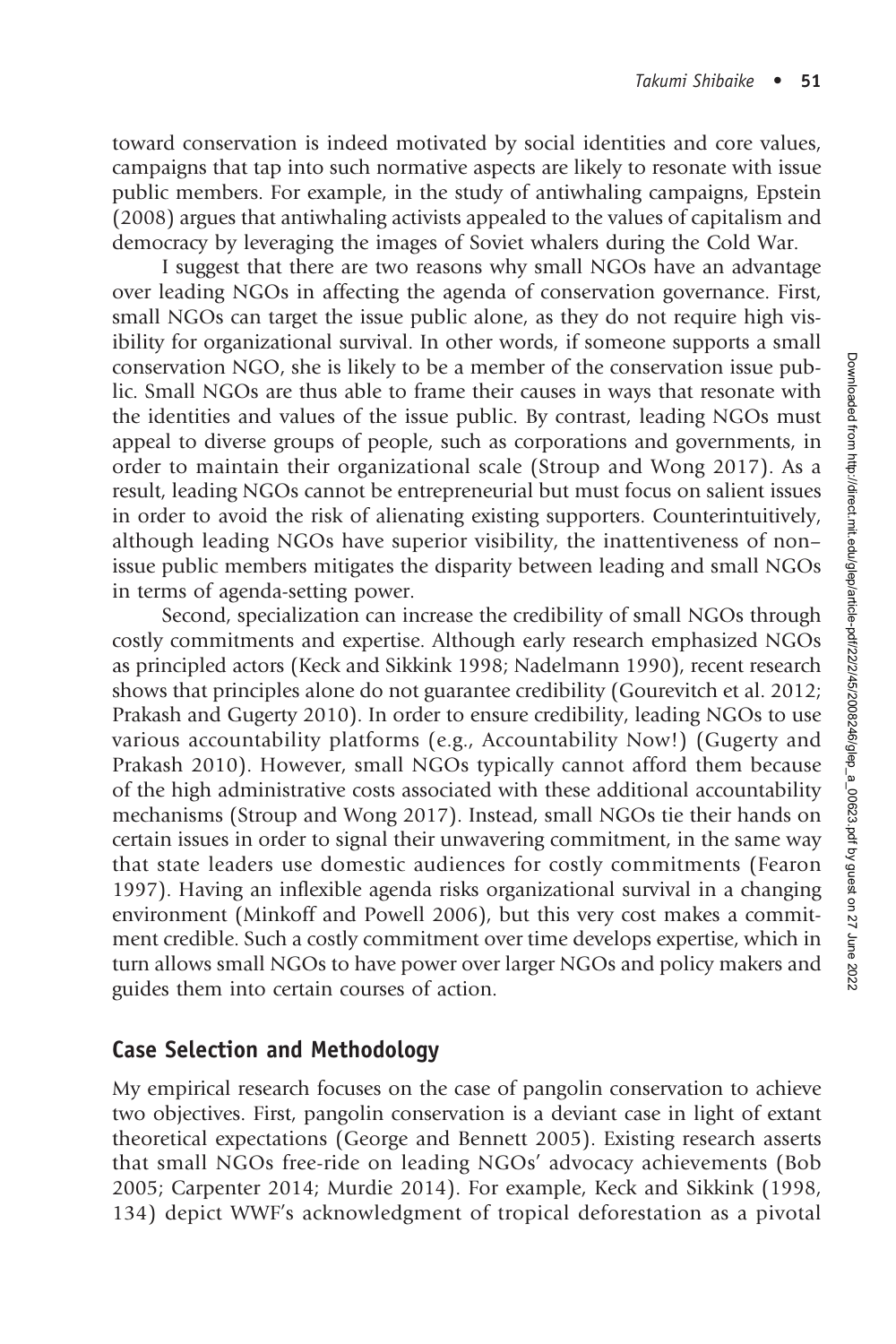moment for the conservation of the Brazilian Amazon. More explicitly, Allan (2020) argues that gender- and justice-based activism became popular at climate summits because leading NGOs adopted such climate frames. In empirical research, small NGOs may be mentioned in passing (if at all), but much of the substantive focus still remains on states, IOs, and leading NGOs, which are characterized as influential actors (Busby 2010; Hadden and Bush 2020; Jinnah 2014; Stroup and Wong 2018).<sup>3</sup> By contrast, I show that small NGOs took initiative in raising awareness of pangolin conservation at the global level. My case study illustrates two ways in which small NGOs targeted the conservation issue public in the Global North. First, small NGOs emphasized the magnitude of pangolin trafficking, appealing to the values of issue public members. Second, pangolin campaigns targeted the traditional Chinese medicine (TCM) community as a primary driver of pangolin consumption, which overlapped with the rise of anti-Chinese attitudes in the Global North.

Second, pangolin conservation illustrates the political consequence of small NGO agenda-setting. My case study shows how small NGOs leveraged growing concerns for pangolins in order to list all pangolin species in CITES' Appendix I, the highest protection status under CITES. Although CITES was established to protect endangered species in 1975, listing decisions have always been political (Epstein 2006; Gehring and Ruffing 2008). Among many threatened species, only those that receive political interest are discussed at CITES. The issue of pangolin trafficking had received very little attention before 2008. As the salience of pangolin trafficking increased, however, small NGOs used their expertise to offer policy recommendations to leading NGOs and national delegates at CITES-related meetings.

My case study adopts semistructured interviews, as the activities of small NGOs are by definition difficult to observe from publicly available sources (see Appendix A to this article for interview methods). I also reviewed primary and secondary sources to corroborate interview data and to trace the development of pangolin advocacy at the global level. Finally, I measured the issue salience of pangolins among the public as the outcome of interest. Instead of focusing on what is discussed at CITES, I used issue salience to capture the notion of agendasetting as a continual process. As Betsill and Corell (2008, 193) point out, agendasetting is "an ongoing process rather than a distinct stage of policy making that ends once negotiation begins." By observing changes in issue salience, my case study traces the gradual growth of concerns for pangolin trafficking in global conservation governance rather than treating the agenda as a binary outcome (i.e., whether or not pangolin conservation is on the "agenda").

Operationally, I used the count of newspaper articles as an indicator of issue salience. News coverage offers a fine-grained measure that matches the

<sup>3.</sup> Exceptionally, Hadden (2015) provides rich data on small NGOs mobilized for climate change summits. In the discussion of agenda-setting (1988–1994), however, Greenpeace and WWF are featured.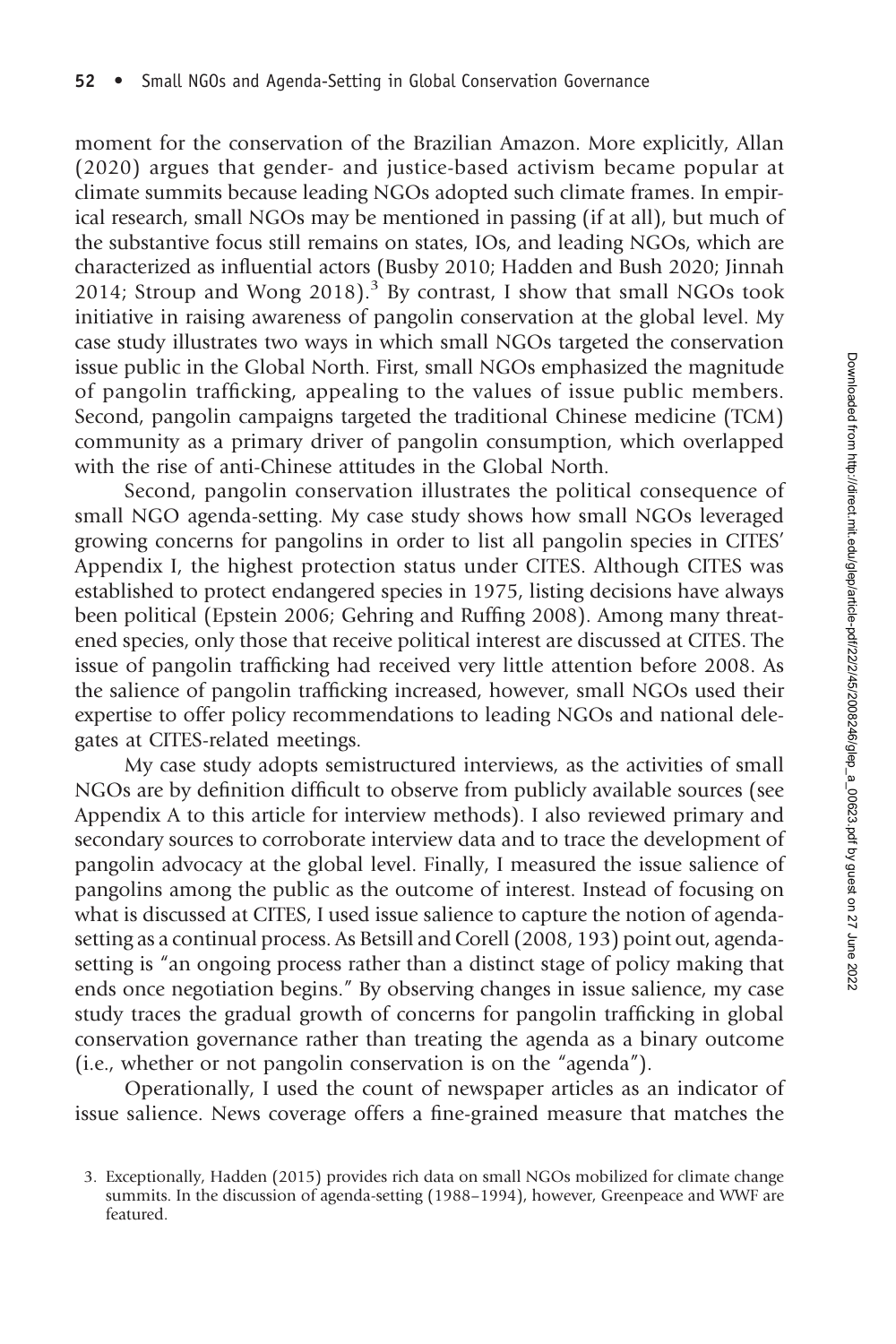concept of agenda-setting as a process. Moreover, the count of newspapers is generally consistent with social media indicators. Harrington et al. (2018) find similar trends in the social and editorial media coverage of pangolins, except that temporary spikes were more dramatic in social media coverage. The scope of newspapers collected is global, including all English-language newspapers stored in the ProQuest database between 1998 and 2017.<sup>4</sup>

#### Pangolin Conservation Advocacy

#### Background

The pangolin is a dog-sized mammal and has eight subspecies ranging across Asia and Africa. All pangolin species share common traits; they are nocturnal, slow moving, and covered with brown scales. Because of these unique characteristics, pangolins have been consumed by humans for many centuries. One of the major uses of pangolins is TCM. The TCM community believes that pangolin scales have a variety of medical effects, such as improving blood circulation, curing clotting, and even healing cancer (Aisher 2016). With the growth of the Chinese economy, the consumption of pangolin scales has increased dramatically, posing a serious threat to wild pangolin populations. Another major use is as bushmeat (wildlife meat), which is consumed mainly in West and Central Africa (Boakye et al. 2015). As Africa's population is expected to increase significantly over the next decades, pangolin consumption in the region could grow further.

When CITES came into effect in 1975, all pangolin species were listed in either Appendix II or III along with many other species based on scientific evidence. However, listing decisions quickly became so political that some aggrieved states threatened to leave CITES altogether (Gehring and Ruffing 2008). CITES uses three appendices to categorize species based on the levels of trade restrictions. Appendix I bans the trade of listed species, while Appendix II restricts the trade through quotas (including zero quotas). Appendix III requires exporters to obtain permits from the country of origin. CITES does not regulate the domestic consumption of protected species. However, the impacts of appendices are not limited to the regulation of wildlife trade. Because listings in Appendix I or II (but not III) require a two-thirds majority vote by the Parties, listing has a normative effect on all Parties involved in CITES (Epstein 2006). In 2019, for example, Kenya and Israel proposed to list the mammoth, an extinct species, in Appendix II in an attempt to reinforce the norms against elephant poaching.

Asian pangolins received zero quotas in 2000 when Nepal's proposal to list in Appendix I was objected to by China, Japan, the European Union, Switzerland,

<sup>4.</sup> The ProQuest database includes more than 660 titles. See [https://tls.search.proquest.com](http://tls.search.proquest.com/titlelist/jsp/list/tlsSingle.jsp?productId=10000247) [/titlelist/jsp/list/tlsSingle.jsp?productId=10000247,](http://tls.search.proquest.com/titlelist/jsp/list/tlsSingle.jsp?productId=10000247) last accessed July 19, 2021, for specific titles included in the database.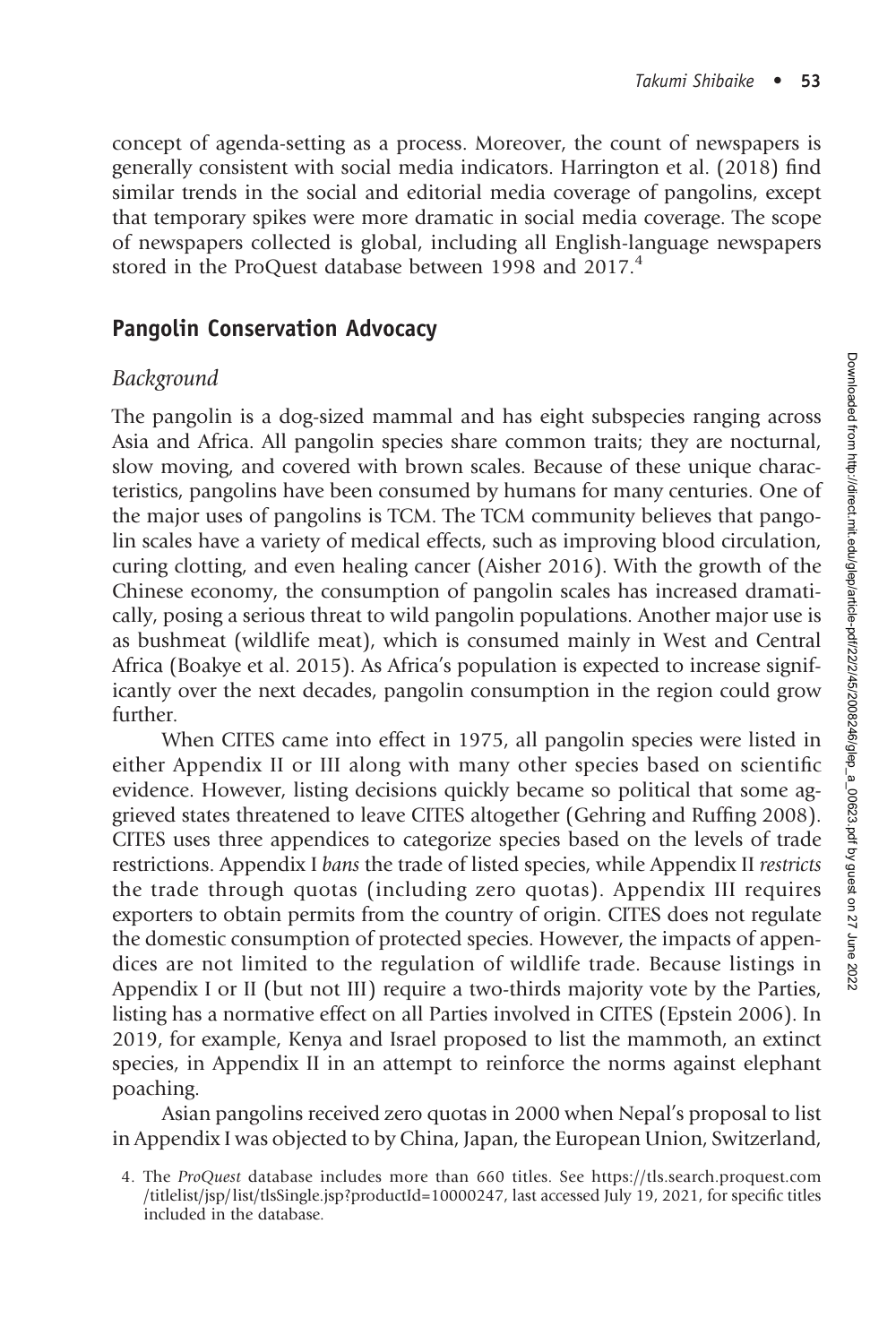and even TRAFFIC, a wildlife trade monitoring organization. Although Appendix I would have had similar regulatory effects to zero quotas, Appendix I listing was blocked for its greater normative impact. Ironically, illegal pangolin trade persisted due to the lack of awareness about pangolin trafficking at the global level. Although TRAFFIC was publishing reports on pangolin trafficking, these had received very little attention (Interview 1021). As TRAFFIC publishes many reports on wildlife trade, reports on pangolin trafficking did not stand out. Moreover, the IUCN's Red List, the world's most authoritative source for the endangeredness of species, rated all pangolin species as "Least Concern" until 2008. The lack of awareness about pangolin trafficking meant that agenda-setting work was needed.

#### "Leading" NGOs Did Not Lead

Existing research on advocacy networks posits that leading NGOs play a critical role in agenda-setting (Bob 2005; Carpenter 2014; Hadden and Bush 2020). In the case of pangolin conservation, however, leading NGOs did not launch pangolin conservation campaigns until the issue was legitimated under CITES. For example, TNC, one of the largest conservation NGOs, partnered with WildAid to campaign against pangolin consumption in China in  $2016<sup>5</sup>$  but by then, the inclusion of pangolins in Appendix I had been proposed within CITES.

As leading NGOs must appeal to diverse social groups to maintain their organizational scale (Stroup and Wong 2017), they were not able to focus on the issue of pangolin trafficking, an issue that is relatively less known among the mass public. For example, WWF Japan explained its campaign's focus on tigers:

It's true that we intentionally disseminate more information on tigers since it is a relatively easy way to direct public attention to broader environmental problems. But it would be incorrect to say that we do not care about other species. Honestly, we just don't have enough resources. Generally, information dissemination about environmental problems requires a fair amount of expertise and knowledge, but not many people have them. (Interview 1061, translated)

In 2018, WWF partnered with TRAFFIC and the International Fund for Animal Welfare to launch their own campaign called the Coalition to End Wildlife Trafficking Online. In this initiative, WWF collaborated with big corporations, such as Google, Microsoft, and eBay, to monitor online sales of threatened species, including pangolins.<sup>6</sup> However, the campaign was not an

<sup>5.</sup> [https://wildaid.org/jackie-chan-](https://wildaid.org/jackie-chan-fights-for-pangolins/)fights-for-pangolins/, last accessed July 19, 2021.

<sup>6.</sup> [https://www.worldwildlife.org/pages/coalition-to-end-wildlife-traf](https://www.worldwildlife.org/pages/coalition-to-end-wildlife-trafficking-online)ficking-online, last accessed July 19, 2021.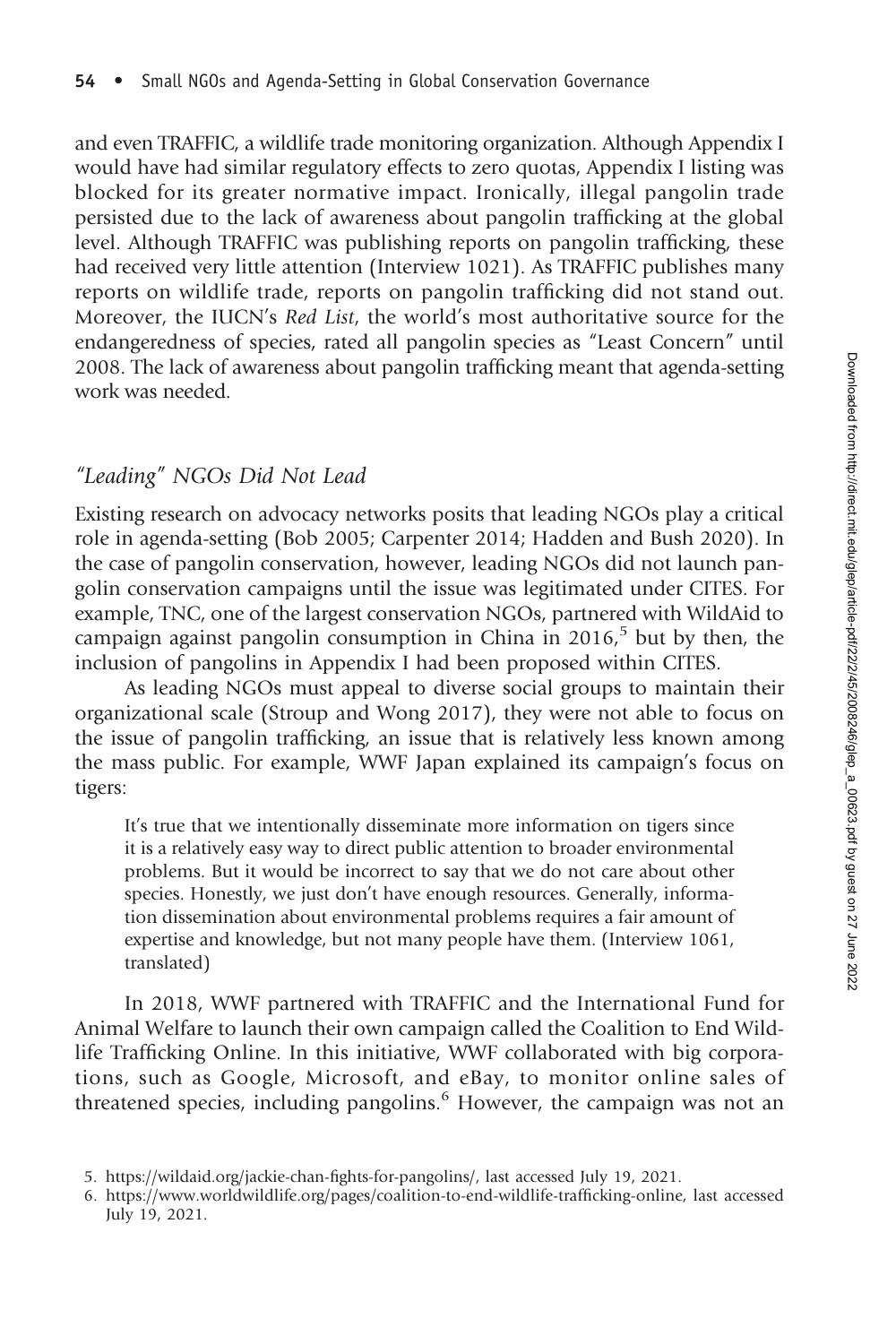attempt at agenda-setting; instead, it focused on the implementation of the CITES bans. In fact, the campaign does not focus on pangolins alone but includes the "usual names," such as elephants, rhinos, and tigers, to ensure buy-in from non–issue public members.

#### The Beginning of Global Pangolin Advocacy

Instead of "leading" NGOs, the first movers in pangolin conservation advocacy were small NGOs—low-profile organizations dedicated to pangolin conservation. At the early stage of pangolin advocacy, the lack of issue salience motivated conservationists to organize a specialist group for pangolins. In the United States, two conservationists started a group called Save Pangolins in 2008. The founders of Save Pangolins had been working on pangolin conservation in their respective organizations on a voluntary basis, but they realized that a coordinated effort was necessary to raise awareness of pangolins (Interview 1031). While maintaining their jobs, they decided to formalize their efforts to advocate for pangolins. One interviewee reflected on his experience:

In 2007, 2008, there was hardly any information on pangolins available, and very few organizations doing conservation work about pangolins. So one of the first things that we did was to build our website, [savepangolins](http://savepangolins.org) [.org](http://savepangolins.org). And at the time it was the only website dedicated to pangolins. (Interview 1030)

Another effort emerged in the United Kingdom. An Oxford-trained conservation biologist became interested in pangolins during his field trip to South Africa. After working with conservationists in Southeast Asia (2006–2009), he realized that there was no leadership to organize pangolin conservation efforts globally (Interview 1022). In 2012, he reached out to a British conservation activist and established Pangolin Specialist Group (PSG) under the Species Survival Commission (SSC) of the IUCN.<sup>7</sup> While the SSC is affiliated with the IUCN, it is a volunteer-based network and does not pay members directly. The start of this group had no agenda-setting effect since there were more than 140 Specialist Groups under the IUCN SSC at the time.<sup>8</sup>

To be sure, local initiatives were taking place. In Southeast Asia, the Carnivore and Pangolins Conservation Program (CPCP) was founded in 1995. CPCP was the first local organization to specialize in pangolin conservation. However, its programs were largely limited to training patrol groups in Vietnamese national parks and educating Vietnamese citizens about the plight

<sup>7.</sup> Technically, SSC PSG was "reactivated" since it was first established in 1996. However, it had been inactive due to the lack of interest in pangolin conservation until 2012. The leadership of PSG is entirely different from the predecessor.

<sup>8.</sup><https://www.iucn.org/commissions/ssc-groups>, last accessed August 10, 2021.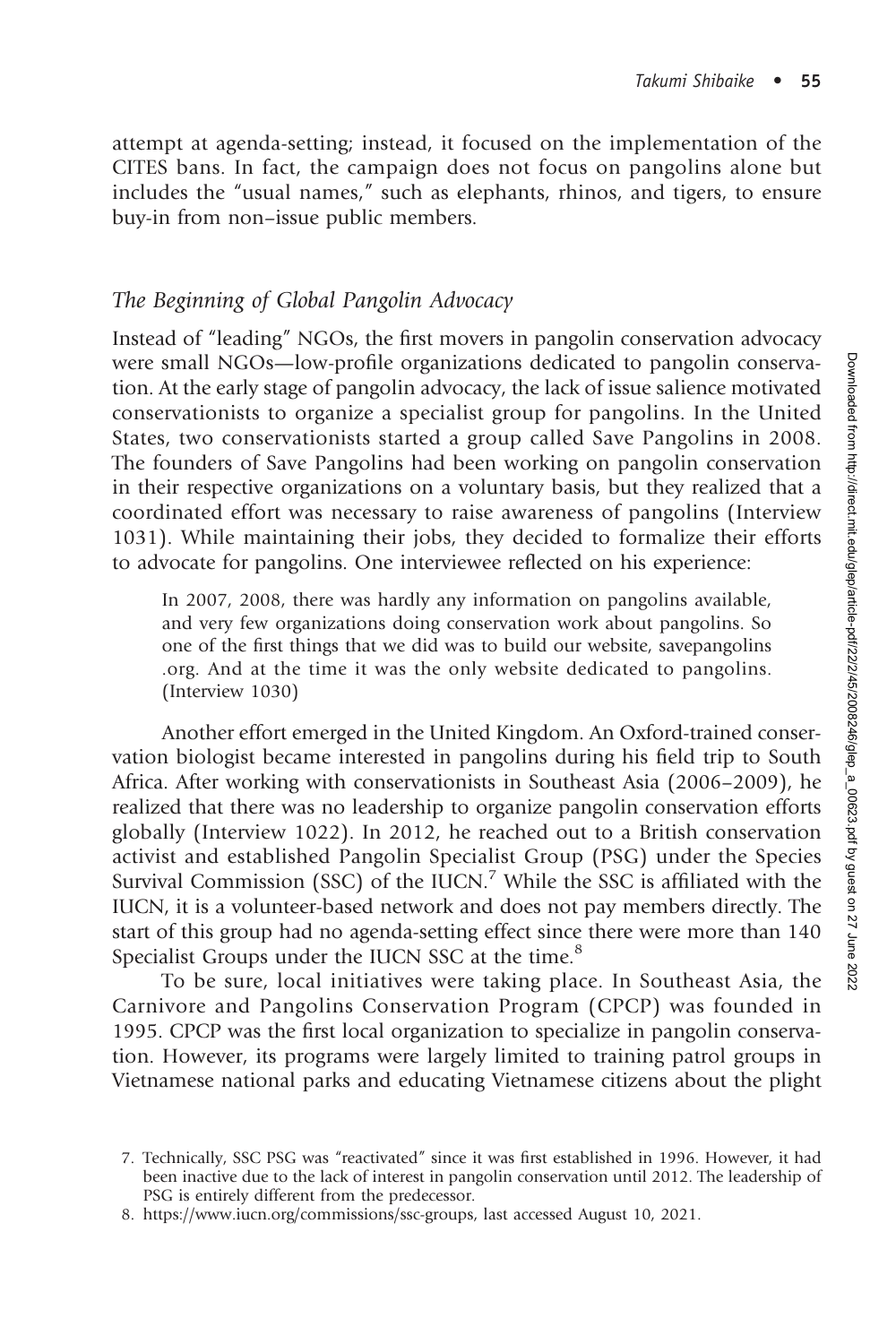of pangolins in local forests. Efforts to internationalize the problem of pangolin trafficking were rare, as Vietnam was, and to a large extent still is, a major source of pangolin consumption. As the founder of PSG pointed out, "there was a growing awareness of the threats that the species was facing, but there was no concerted leadership to try and solve this problem" (Interview 1022).

In South Africa, conservationists formed an organization called African Pangolin Working Group (APWG) in 2011. APWG wanted to bring together conservationists interested in pangolins in the African region. The group started as a network of researchers rather than activists, so their programs tended to focus on wildlife rescue and education. Today, APWG is involved with international advocacy for pangolin trafficking, but at the time, their programs were limited to local areas.

Once PSG was established, those scattered efforts began to connect with one another. The founders of Save Pangolins were invited to serve as vice-chairs of PSG, and so were the founders of CPCP and APWG. They joined SSC PSG on a voluntary basis. Although each organization's capacity to reach out to the public was limited, the network of these small NGOs played a key role in expanding global efforts for pangolin conservation.

#### Appealing to the Issue Public

The small NGOs discussed above are centered on technical expertise in that most members are professionally trained as conservation biologists. They are experts of the biological aspects of pangolins, but the plight of pangolins must be put in an accessible language in order to raise public interest. Even for the issue public, raw information about pangolins, such as scientific reports and trafficking data, is too much to consume just for curiosity's sake; they are still dependent on the supply of information (Hestres 2014; Hutchings 2003). While the issue public is not directly observable in this case study, the supporters of small NGOs, such as PGS and Save Pangolins, are located primarily in the United States and the United Kingdom. We also know their characteristics from previous research on wildlife attitudes. Manfredo et al. (2009) find that individuals who deeply care about wildlife tend to support the value of mutualism in which animals are treated as a human-like existence rather than a food source. Consistent with Inglehart's (1997) postmodern values, this value system is underpinned by high levels of education, income, and urbanization. In social psychology, they are referred to as people from WEIRD (Western, educated, industrialized, rich, and democratic) societies (Henrich et al. 2010).

Given the WEIRD-ness of the conservation issue public, two factors explain the success of small NGOs in pangolin advocacy. First, the leadership of PSG created a catchphrase, "the world's most trafficked animal," which emphasized the scale of harm inflicted upon pangolins. This framing was a conscious effort to make pangolins relatable to humans, appealing to the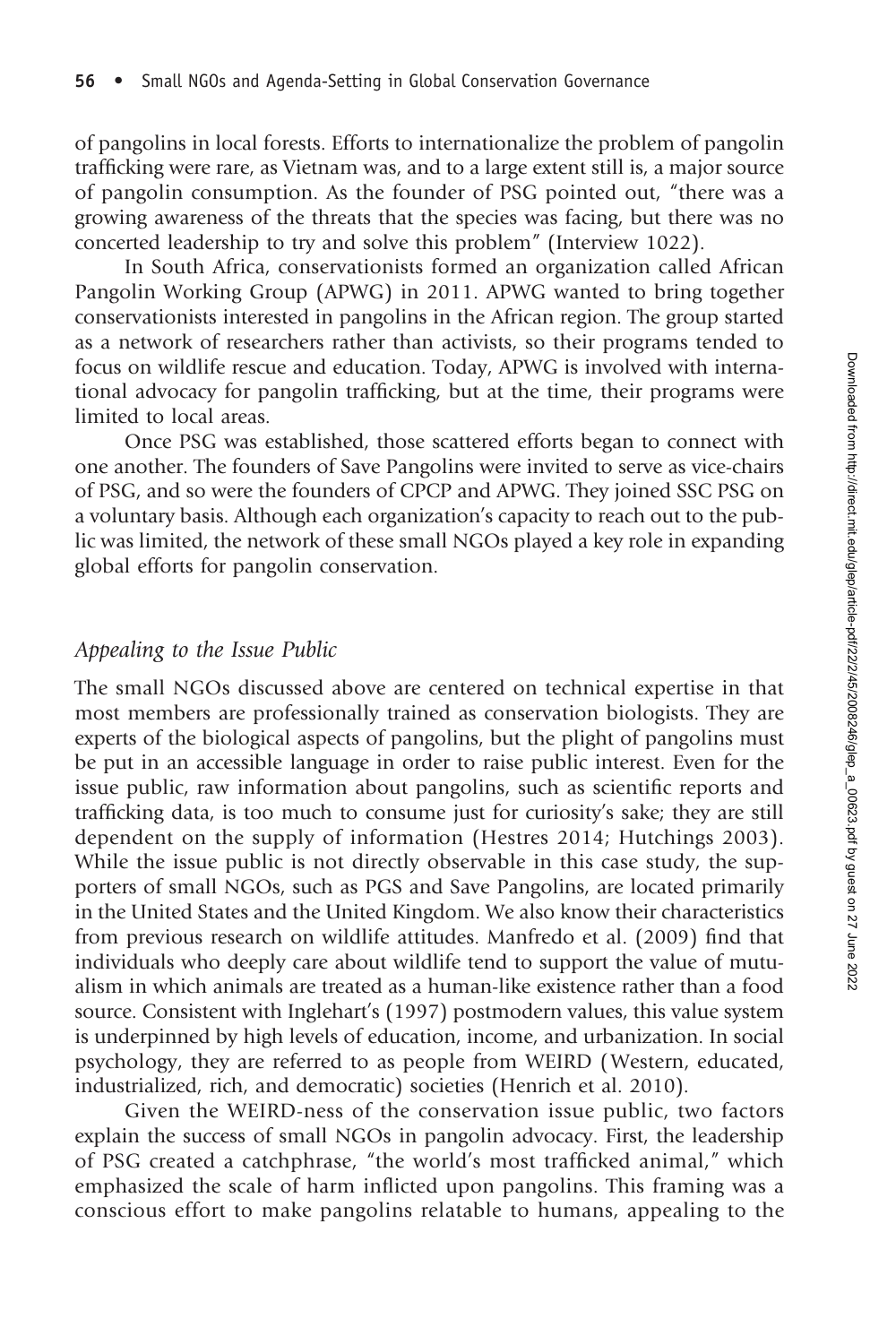mutualism held among the issue public. An interviewee discussed the process of deciding the marketing strategy for pangolin advocacy:

We know pangolins are primarily nocturnal, but we're not going to sell them as a species or raise the profile of the species if we keep them as nocturnal which inevitably do less well than species you can see during the day. We need some simple photos of pangolins in daylight so people can see them. … I specifically remember being on the phone with him [PSG affiliate] when I was doing my PhD and we were thinking about figures we could use to come up with some taglines to market the species. (Interview 1020)

In essence, PSG sought support from the issue public by creating relatable images of pangolins. The catchphrase successfully cultivated interest in pangolin conservation. Shortly after SSC adopted this catchphrase, the British newspaper the Independent adopted the catchphrase and published an article featuring pangolin trafficking.<sup>9</sup> Many news outlets, including CNN and the New York Times, thereafter used the catchphrase when they reported on the issue of pangolin trafficking.

Second, the rise of anti-Chinese sentiment in the Global North coincided with the period of pangolin advocacy campaigns. As Figure 1 shows, unfavorable attitudes toward China among the public generally increased from 2002 to 2018 across all G7 countries.<sup>10</sup> This structural condition helped small NGOs spread the message of TCM being the main driver of pangolin trafficking. To be sure, small NGOs did not intentionally exploit the anti-Chinese sentiment in the Global North or the issue public, but existing research documents implicit racial bias in conservation advocacy that tends to blame people of color (Neumann 2004). With an emphasis on "exotic" practices among Asian consumers, the pangolin advocacy was, whilst unintentionally, able to tap into the stereotype of "Asian super consumers," a stereotype often held among Western conservation communities (Margulies et al. 2019). The targeting of TCM thus emphasizes the difference in values between Asian consumers and the conservation issue public. For example, many conservationists were outraged by the World Health Organization's (WHO) listing of TCM in its official catalog of medicines. They criticized the listing as "an egregious lapse in evidence-based thinking and practice," revealing the fundamental disagreement in what is acceptable as scientific data. $11$ 

This strategy may not have been possible for leading NGOs operating in multiple countries, including China. For example, when TNC and WildAid launched a demand reduction campaign for pangolins in 2016, they had to revise the content of their Chinese-language ad upon the request of the Chinese

- 10. Conversely, favorable attitudes toward China declined over time (Appendix B).
- 11. [https://www.scienti](https://www.scientificamerican.com/article/the-world-health-organization-gives-the-nod-to-traditional-chinese-medicine-bad-idea/)fi[camerican.com/article/the-world-health-organization-gives-the-nod-to](https://www.scientificamerican.com/article/the-world-health-organization-gives-the-nod-to-traditional-chinese-medicine-bad-idea/) [-traditional-chinese-medicine-bad-idea/,](https://www.scientificamerican.com/article/the-world-health-organization-gives-the-nod-to-traditional-chinese-medicine-bad-idea/) last accessed July 19, 2021.

<sup>9.</sup> [https://www.independent.co.uk/environment/nature/the-plight-of-the-pangolin-one-of-the](https://www.independent.co.uk/environment/nature/the-plight-of-the-pangolin-one-of-the-planets-most-extraordinary-and-intelligent-animals-is-being-8876471.html) [-planets-most-extraordinary-and-intelligent-animals-is-being-8876471.html,](https://www.independent.co.uk/environment/nature/the-plight-of-the-pangolin-one-of-the-planets-most-extraordinary-and-intelligent-animals-is-being-8876471.html) last accessed July 19, 2021.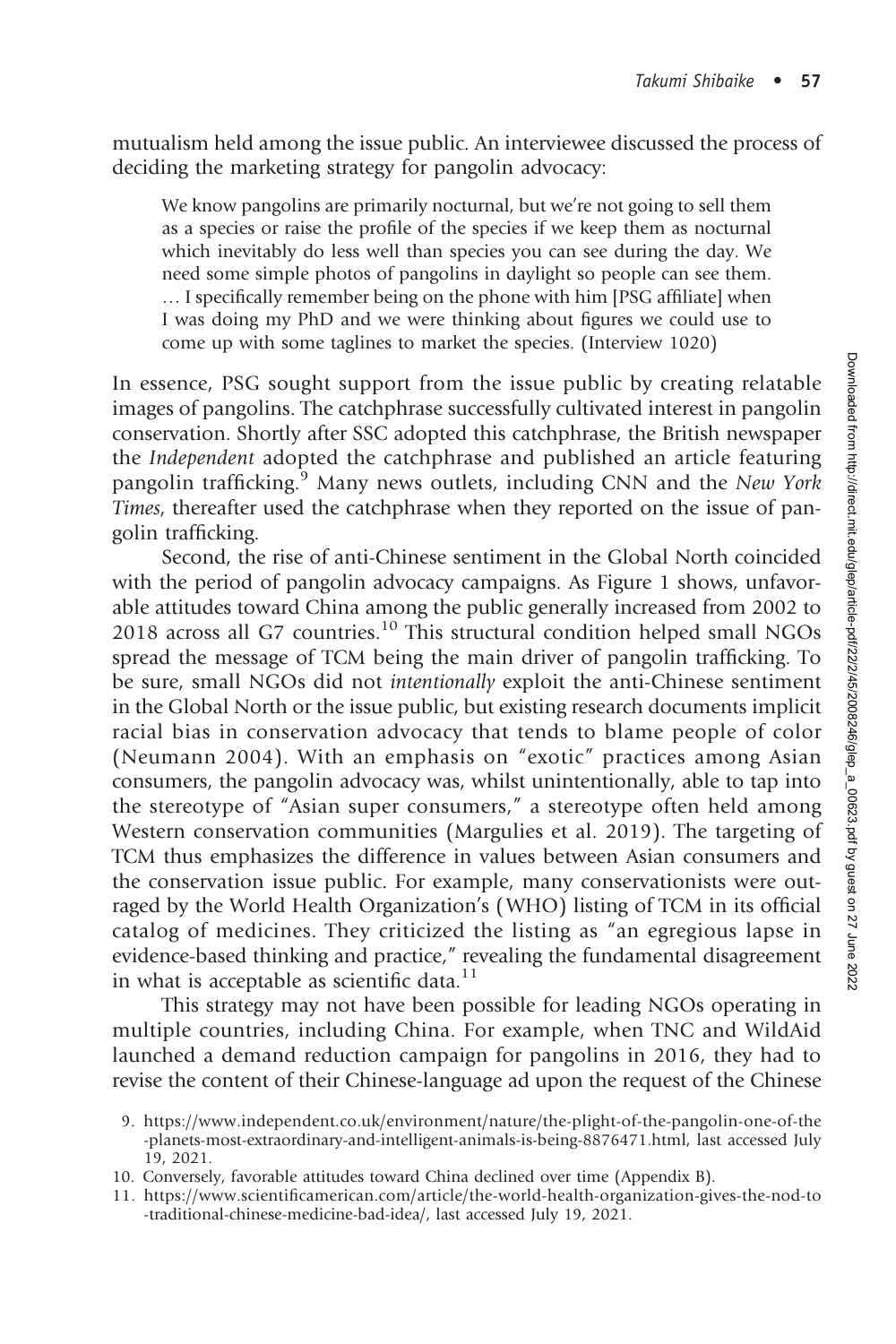

Figure 1 Public Attitudes Toward China in G7 Countries

From Pew Research Center (2019).

government. An interviewee mentioned, "Originally the ad said 'don't buy pangolin scales.' We were forced to change it to 'don't buy illegal pangolin scales'" (Interview 1043). For the Chinese government, the problem is not the demand created by the TCM community but illegal trade. By contrast, small NGOs operating primarily in the Global North did not have to face such challenges.

Small NGOs targeted the TCM community from the very beginning of issue emergence. In 2009, Save Pangolins wrote, "There is high demand for nearly all of their body parts, principally from China" in describing the threats posed to pangolins.<sup>12</sup> Scientific publications, too, referred to TCM as the main driver of pangolin consumption. Challender et al. (2015, 249) argue that pangolin trade "is of serious concern to policymakers at present as a result of rising demand for traditional Asian medicine." ZSL, another key player in the pangolin conservation network, also emphasized the practices of TCM as a threat to the pangolin population. Their first article on pangolin trafficking in 2013 mentioned, "Hunting for illegal international trade takes place, predominantly in Asia, where the meat of the animals is consumed and their scales used in traditional medicines."<sup>13</sup> Although ZSL did not entirely ignore pangolin

<sup>12.</sup> [https://web.archive.org/web/20090712124742/https://www.savepangolins.org/threats,](https://web.archive.org/web/20090712124742/www.savepangolins.org/threats) last accessed July 19, 2021.

<sup>13.</sup><https://www.zsl.org/conservation/news/rescued-pangolins-released-with-support-from-zsl>, last accessed July 19, 2021.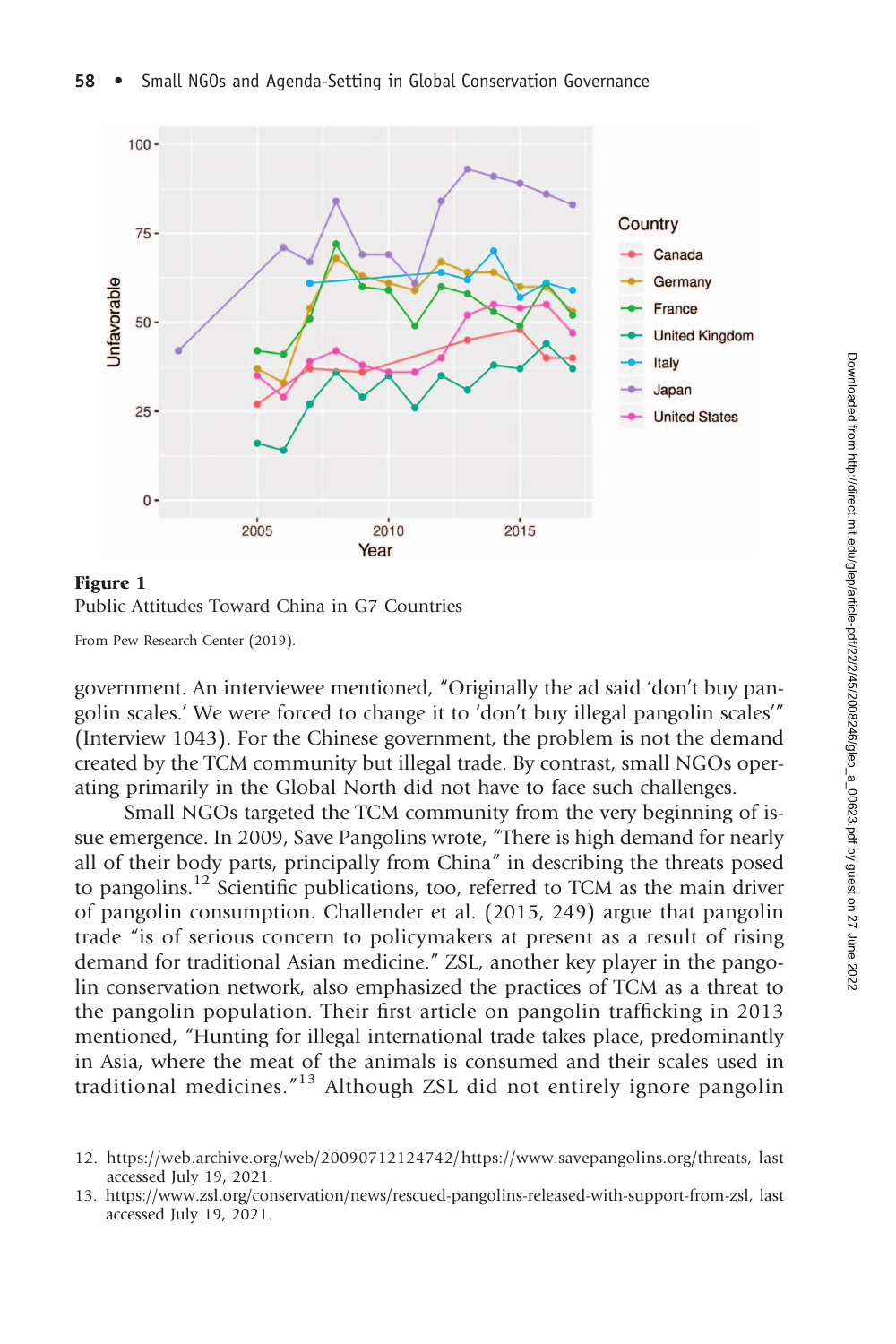consumption in the African bushmeat, it did report on the use of pangolins in TCM more frequently.

As a result, pangolin-related discourse became increasingly focused on TCM. Over time, the issue salience of pangolins increased significantly thanks to the activism (Figure 2). More importantly, however, the association between pangolins and TCM in newspaper articles became clear, while bushmeat remained as a relatively low-profile issue. Figure 3 shows the ratio of pangolinrelated articles that include "China AND medicine" or "bushmeat" against all pangolin-related articles between 1998 and 2017. Note that this bifurcation became clear after 2008—the period when organized advocacy for pangolin conservation began to pick up in the Global North. To be sure, the trend may be a reflection of objective conditions in pangolin trade where China is the primary source of demand. However, the magnitude of local consumption in Africa is not negligible and is expected to grow further (Interview 1028). One field researcher noted that, in West Africa, "people, they usually hunt pangolins, and the bushmeat is eaten locally," despite the ban on pangolin hunting (Interview 1051). Another field researcher also mentioned, "Lots of species like gorilla, chimpanzee, and elephant, that people know a lot about, and they try to avoid them because they know that it is illegal to eat them, but for pangolin, I think there's not enough education and awareness" (Interview 1071).

Moreover, objective conditions rarely offer a sufficient explanation in agenda-setting (Stone 1989). Many species are in fact threatened by growing wildlife consumption in China, but not all of them became salient conservation



Figure 2 Number of Newspaper Articles That Include Pangolin (1998–2017)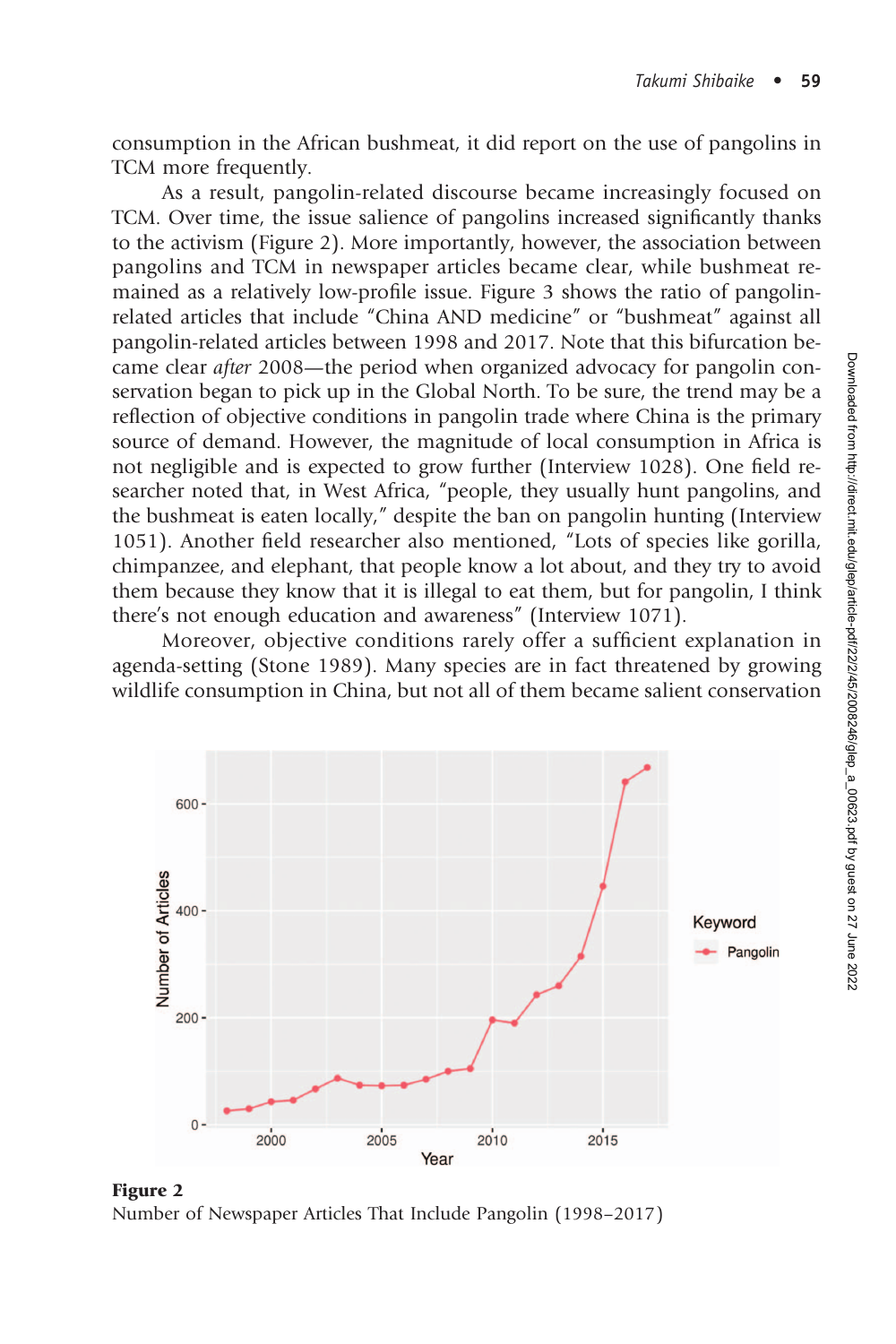

## Ratio (%) of Pangolin-Related Articles: TCM Versus Bushmeat

The legend describes the queries used to retrieve newspaper articles from the ProQuest database. Note that the ratio is zero in 1998 because there was no publication with either keyword.

issues. For example, the saiga antelope has been threatened by growing Chinese consumption but has not received as much attention as pangolins despite its greater urgency for conservation based on IUCN's Red List. The crucial difference is the lack of organized advocacy for the saiga among the northern issue public. To date, Saiga Conservation Alliance has been the only NGO specialized in saiga conservation. It operates primarily in Kazakhstan, Mongolia, Russia, and Uzbekistan (the saiga's range states) instead of the Global North. There is a specialist group under IUCN's species survival commission, but it focuses on endangered antelope as a whole, rather than on saiga specifically, and groups together several geographically distant species. In short, unlike pangolins, saiga conservation advocacy does not target the northern issue public.

### Toward International Policy Change

Increasing issue salience legitimated concerns for pangolin trafficking at CITES, which in turn allowed small NGOs to exercise their influence via expert knowledge. Although the issue salience of pangolin trafficking was still substantially smaller than megafauna, some issue public members were aware of pangolins by 2012. For example, one of the resolutions at COP 16 (2013) mentioned pangolins for the first since 2000: "The Secretariat is concerned about the number of media reports related to large-scale seizures of pangolins that came to its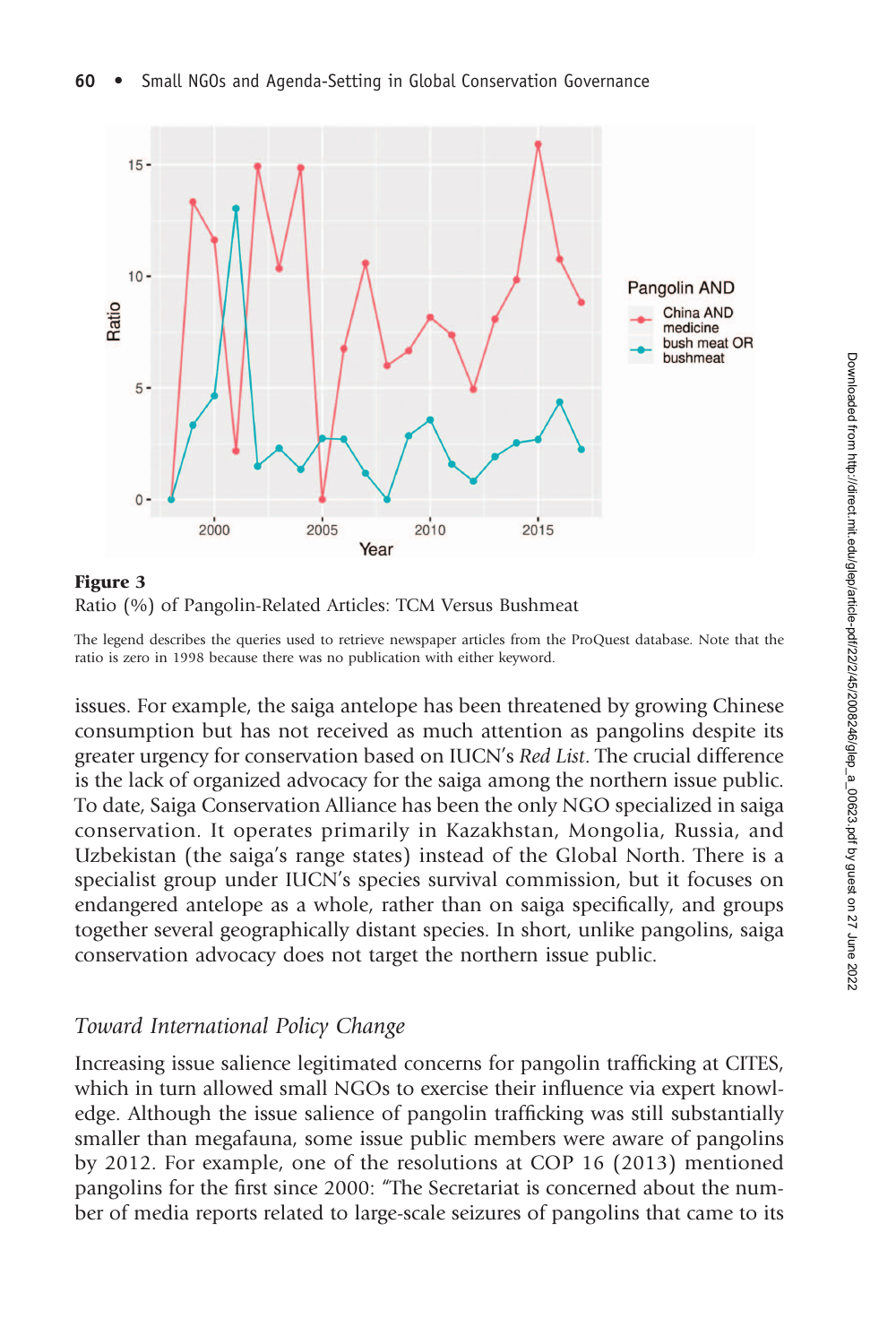attention and will continue to monitor the situation" (CITES 2013). One interviewee also noted, "That [resolution including the pangolin] for me is a small but crucial moment" (Interview 1024). In the following year, the CITES Pangolin Working Group, which consists of both state and NGO members, was established to collect information about pangolins and draft resolutions for the Secretariat.

In 2015, in light of growing awareness of pangolin trafficking, NGOs, the United States, and twenty-nine pangolin range states held the Range State Meeting in Vietnam.<sup>14</sup> The meeting showed how the expertise of small NGOs allowed them to act as credible information providers at international meetings. During the three-day meeting, experts from small NGOs, such as Save Vietnam's Wildlife (formerly CPCP), APWG, and PSG, provided technical advice to state officials. In particular, scientists from Save Vietnam's Wildlife and PSG had independent time slots to present their findings on pangolin conservation. Reflecting on the meeting, an interviewee from PSG noted, "We were there really just as providers of technical and scientific information and data. And that's very much our role when we contribute to CITES as well" (Interview 1025).

A few leading NGOs also participated in the meeting, but their influence was mitigated by the relative lack of expertise. Unlike some of the small NGOs, representatives of leading NGOs, such as Natural Resources Defense Council and WWF Vietnam, did not receive independent presentation slots. Instead, they were simply participants of working group meetings. For example, an interviewee from Save Pangolins mentioned, "We consult with some of the larger international NGOs … on issues with regards to how to deal with pangolins in captivity" (Interview 1032). The role of leading NGOs was more focused on the provision of logistic and organizational support for the meeting (Interview 1026).

In sum, the growing salience of pangolin trafficking gave small NGOs the opportunity to influence international policy with their expertise. The salience of pangolin conservation helped small NGOs in two ways. First, it legitimated small NGOs' claim that they needed more attention and resources for pangolin conservation. During the COP 17, the lack of awareness of pangolin trafficking was repeatedly pointed out (CITES 2016). Although advocates for pangolin conservation emphasized the "lack" of awareness, it is this emerging issue salience that legitimated their demand for further support. Second, issue salience signaled that pangolin conservation is becoming an attractive cause to advocate for risk-averse actors, including corporations and leading NGOs. In 2015, for example, Google Doodle featured the pangolin to celebrate Earth Day (April 22). In the following year, COP 17 passed the resolution to include all pangolin species in Appendix I based on the recommendations of the Range States Meeting, in which small NGOs acted as pangolin specialists.

<sup>14.</sup> [https://www.fws.gov/international/pdf/](https://www.fws.gov/international/pdf/first-pangolin-range-states-meeting-report-8-3-2015.pdf)fi[rst-pangolin-range-states-meeting-report-8-3-2015](https://www.fws.gov/international/pdf/first-pangolin-range-states-meeting-report-8-3-2015.pdf) [.pdf,](https://www.fws.gov/international/pdf/first-pangolin-range-states-meeting-report-8-3-2015.pdf) last accessed July 19, 2021.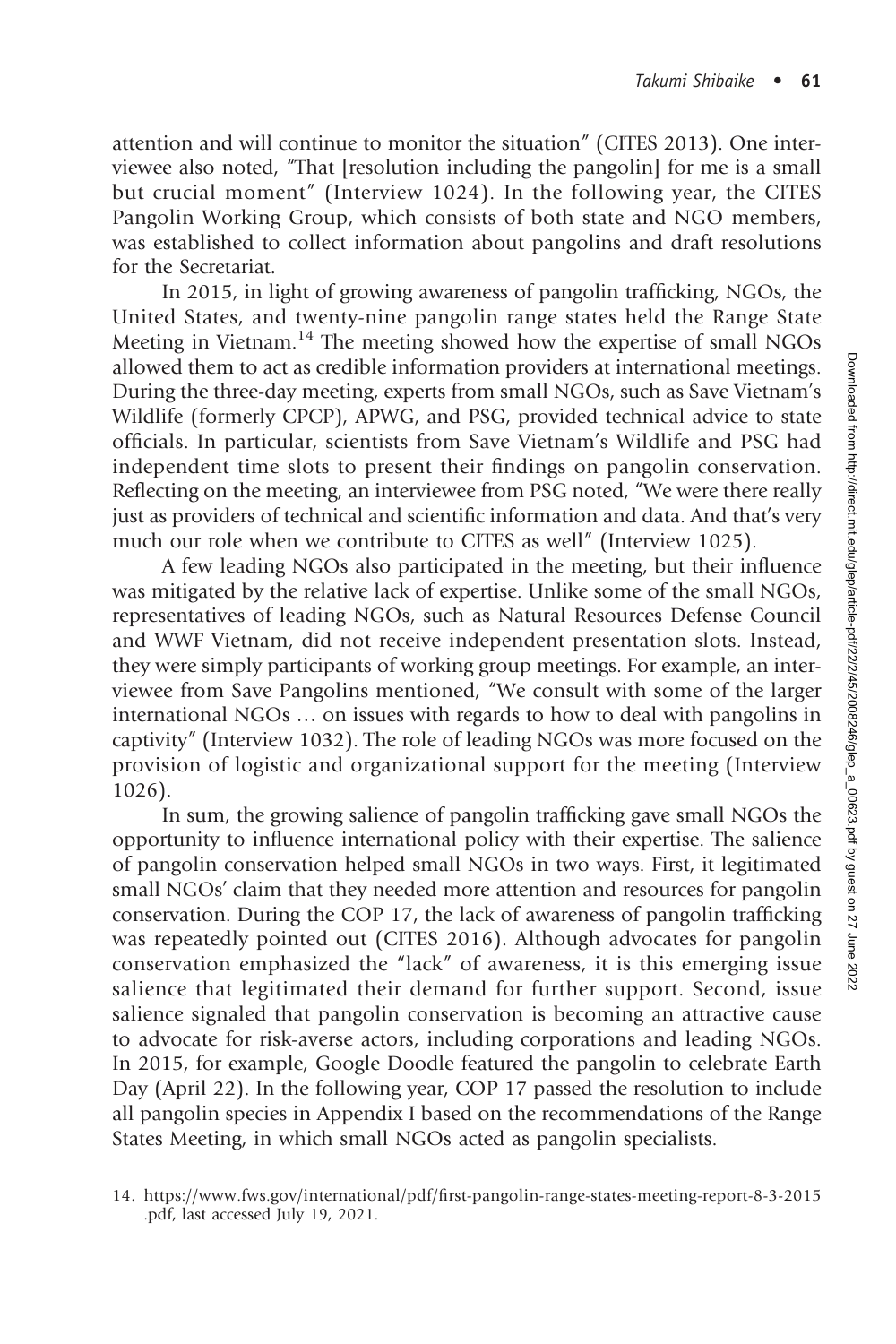### Conclusions

To date, much of the research on agenda-setting in global environmental governance has focused on the role of leading NGOs. Small NGOs may have been mentioned in passing, but they were never at the center of theoretical or empirical investigation. In this article, I have argued that small NGOs—low-profile organizations with narrow issue foci—play an important role in agenda-setting in global conservation governance. Empirically, I have used a case study of pangolin conservation to illustrate how small NGOs appealed to the values of the conservation issue public. Moreover, implicit racial bias well documented in conservation advocacy helped raise the issue salience of pangolin trafficking in the Global North. Additional comparative research with other endangered species, such as saiga antelope, would further strengthen my argument.

Although existing research has not considered small NGOs as an important actor in global environmental governance, it has provided scattered references to their influence. In the 1970s, small NGOs initiated antiwhaling activism by leveraging the Cold War narrative (Epstein 2008, 140). More recently, small NGOs frustrated by the failure of mainstream environmentalism adopted a justice framing for climate change and successfully expanded the coalition of NGOs (Allan and Hadden 2017; Bäckstrand and Lövbrand 2019; Hadden 2015). Similarly, antimicrobead activism was initiated by small NGOs, such as the 5 Gyres Institute and the Dutch Plastic Soup Foundation, framing microbeads as "toxic, pointless and circling back onto dinner plates" (Dauvergne 2018, 585). My article sheds new light on those empirical cases, interpreting that the smallness of first-mover NGOs enabled such framing strategies to be possible and even to succeed.

More generally, my theoretical framework generates testable implications about successful advocacy. While existing research has offered rich insights into what kinds of frames worked in a given context, it does not give us many tools to predict successful framing a priori. By identifying the characteristics of the relevant issue public, my theoretical framework allows us to think about how NGOs and other stakeholders can most effectively influence public interest in particular environmental problems. For example, when conservation NGOs run campaigns in the local areas of conservation, in many cases, the issue public is neither Western nor high income. In the context of local pangolin conservation, we might expect that the sustainable use of pangolins better appeals to the issue public rather than the current antitrafficking frame. Again, small NGOs may have an advantage here because shifting a frame is not an easy task for leading NGOs (Stroup and Wong 2017). The "local" pangolin campaign by TNC and WildAid, for example, sought to reach out to both global and local audiences by featuring Jackie Chen, a celebrity well known in both China and the West, and publishing the videos in both languages.<sup>15</sup>

<sup>15.</sup><https://www.youtube.com/watch?v=G0i9HjbdcTM> and [https://www.youtube.com/watch?v](https://www.youtube.com/watch?v=R9X4FhWFmRo) [=R9X4FhWFmRo,](https://www.youtube.com/watch?v=R9X4FhWFmRo) last accessed July 19, 2021.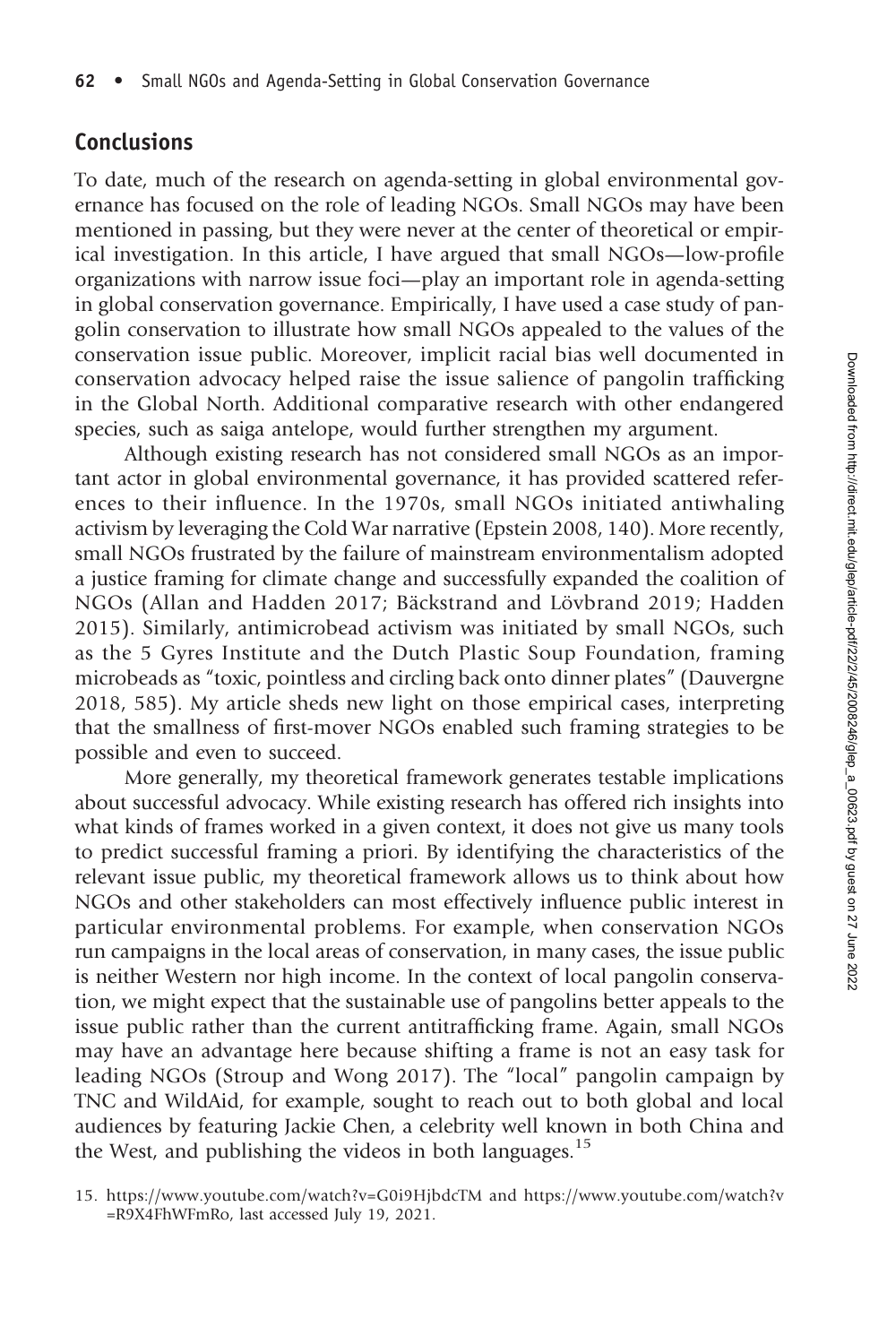Finally, my article calls for a fair evaluation of small NGOs to encourage entrepreneurship and accountability in global conservation governance. There are serious environmental issues that leading NGOs simply neglect. Critics argue that WWF's support for palm oil masks criminal activities tied to some of the palm oil industries (Huismann 2014). Others noted that TNC failed to criticize oil industries when a massive amount of oil spilled in the Gulf of Mexico (Hari 2010). More recently, researchers warn that cryptocurrency mining is environmentally harmful because of the large amount of electricity required for mining computation (Masanet et al. 2019; Mora et al. 2018).<sup>16</sup> Leading environmental NGOs have been quiet on this issue so far; Greenpeace even accepted donations via bitcoin until May 2021.<sup>17</sup> By contrast, small NGOs are not constrained by the status quo bias, and so they have a more transformative potential in their advocacy agendas. With an appropriate framework to analyze the influence of small NGOs, we can better understand the limits and opportunities for global environmental advocacy.

Takumi Shibaike is a Max Weber Fellow in the Department of Political and Social Sciences at the European University Institute. His research focuses on global governance, nongovernmental organizations, environmental politics, and species conservation.

#### References

- Ader, Christine R. 1995. A Longitudinal Study of Agenda Aetting For the Issue of Environmental Pollution. Journalism & Mass Communication Quarterly 72 (2): 300–311. <https://doi.org/10.1177/107769909507200204>
- Aisher, Alex. 2016. Scarcity, Alterity and Value: Decline of the Pangolin, the World's Most Trafficked Mammal. Conservation and Society 14 (4): 317–329. [https://doi.org/10](https://doi.org/10.4103/0972-4923.197610) [.4103/0972-4923.197610](https://doi.org/10.4103/0972-4923.197610)
- Allan, Jen Iris. 2020. The New Climate Activism: NGO Authority and Participation in Climate Change Governance. Toronto, ON: University of Toronto Press.
- Allan, Jen Iris, and Jennifer Hadden. 2017. Exploring the Framing Power of NGOs in Global Climate Politics. Environmental Politics 26 (4): 600–620. [https://doi.org](https://doi.org/10.1080/09644016.2017.1319017) [/10.1080/09644016.2017.1319017](https://doi.org/10.1080/09644016.2017.1319017)
- Bäckstrand, Karin, and Eva Lövbrand. 2019. The Road to Paris: Contending Climate Governance Discourses in the Post-Copenhagen Era. Journal of Environmental Policy & Planning 21 (5): 519–532.<https://doi.org/10.1080/1523908X.2016.1150777>
- Balboa, Cristina M. 2018. The Paradox of Scale: How NGOs Build, Maintain, and Lose Authority in Environmental Governance. Cambridge, MA: MIT Press. [https://doi.org](https://doi.org/10.7551/mitpress/11254.001.0001) [/10.7551/mitpress/11254.001.0001](https://doi.org/10.7551/mitpress/11254.001.0001)
- 16. Although the exact scale of  $CO<sub>2</sub>$  emissions is debated, no source rejects an increasing amount of emission. Some estimate that bitcoin mining consumes as much electricity as Australia's total electricity consumption.
- 17. [https://www.greenpeace.org/usa/greenpeace-now-accepting-bitcoin-donations/,](https://www.greenpeace.org/usa/greenpeace-now-accepting-bitcoin-donations/) last accessed: July 19, 2021.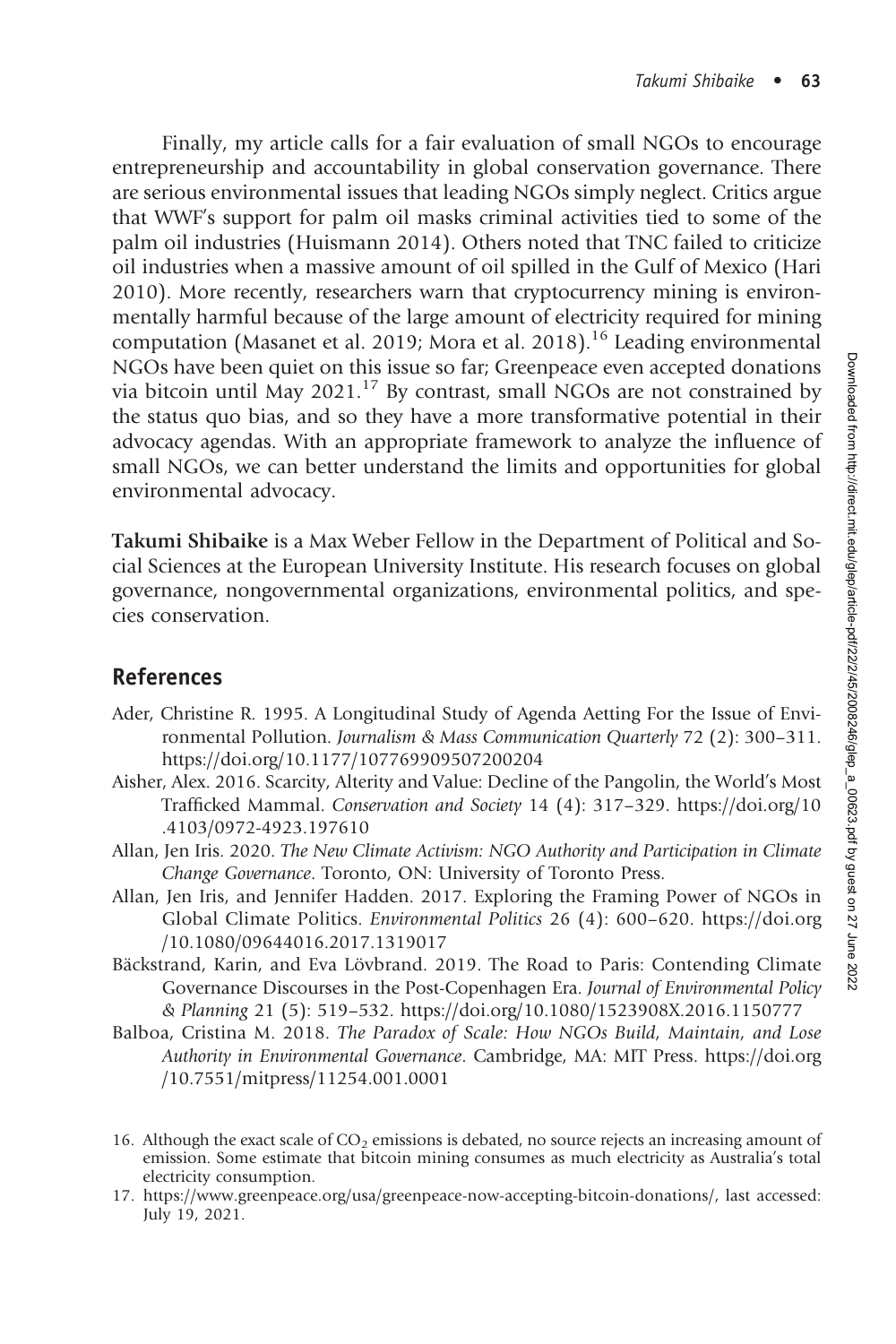- Bernstein, Steven. 2002. Liberal Environmentalism and Global Environmental Governance. Global Environmental Politics 2 (3): 1–16. [https://doi.org/10.1162](https://doi.org/10.1162/152638002320310509) [/152638002320310509](https://doi.org/10.1162/152638002320310509)
- Betsill, Michele M., and Elisabeth Corell, editors. 2008. NGO Diplomacy: The Influence of Nongovernmental Organizations in International Environmental Negotiations. Cambridge, MA: MIT Press.<https://doi.org/10.7551/mitpress/7512.001.0001>
- Boakye, Maxwell Kwame, Darren William Pietersen, Antoinette Kotzé, Desiré-Lee Dalton, and Raymond Jansen. 2015. Knowledge and Uses of African Pangolins as a Source of Traditional Medicine in Ghana. PLoS One 10 (1): e0117199. [https://doi.org/10](https://doi.org/10.1371/journal.pone.0117199) [.1371/journal.pone.0117199](https://doi.org/10.1371/journal.pone.0117199), PubMed: [25602281](https://pubmed.ncbi.nlm.nih.gov/25602281)
- Bob, Clifford. 2005. The Marketing of Rebellion: Insurgents, Media, and International Activism. Cambridge, UK: Cambridge University Press. [https://doi.org/10.1017](https://doi.org/10.1017/CBO9780511756245) [/CBO9780511756245](https://doi.org/10.1017/CBO9780511756245)
- Bob, Clifford, editor. 2011. The International Struggle for New Human Rights. Philadelphia, PA: University of Pennsylvania Press.
- Busby, Joshua W. 2010. Moral Movements and Foreign Policy. Vol. 116. New York, NY: Cambridge University Press.<https://doi.org/10.1017/CBO9780511779893>
- Bush, Sarah Sunn, and Jennifer Hadden. 2019. Density and Decline in the Founding of International NGOs in the United States. International Studies Quarterly 63 (4): 1133–1146.<https://doi.org/10.1093/isq/sqz061>
- Carpenter, R. Charli. 2011. Vetting the Advocacy Agenda: Network Centrality and the Paradox of Weapons Norms. International Organization 65 (1): 69–102. [https://](https://doi.org/10.1017/S0020818310000329) [doi.org/10.1017/S0020818310000329](https://doi.org/10.1017/S0020818310000329)
- Carpenter, R. Charli. 2014. "Lost" Causes: Agenda Vetting in Global Issue Networks and the Shaping of Human Security. Ithaca, NY: Cornell University Press. [https://doi.org/10](https://doi.org/10.7591/9780801470363) [.7591/9780801470363](https://doi.org/10.7591/9780801470363)
- Carroll, Glenn R. 1985. Concentration and Specialization: Dynamics of Niche Width in Populations of Organizations. American Journal of Sociology 90 (6): 1262–1283. <https://doi.org/10.1086/228210>
- Carroll, Glenn R., and Anand Swaminathan. 2000. Why the Microbrewery Movement? Organizational Dynamics of Resource Partitioning in the US Brewing Industry. American Journal of Sociology 106 (3): 715–762.<https://doi.org/10.1086/318962>
- Ceballos, Gerardo, Paul R. Ehrlich, Anthony D. Barnosky, Andrés García, Robert M. Pringle, and Todd M. Palmer. 2015. Accelerated Modern Human–Induced Species Losses: Entering the Sixth Mass Extinction. Science Advances 1 (5): e1400253. <https://doi.org/10.1126/sciadv.1400253>, PubMed: [26601195](https://pubmed.ncbi.nlm.nih.gov/26601195)
- Challender, Daniel, Stuart R. Harrop, and Douglas C. MacMillan. 2015. Understanding Markets to Conserve Trade-Threatened Species in CITES. Biological Conservation 187: 249–259.<https://doi.org/10.1016/j.biocon.2015.04.015>
- CITES. 2013. CoP16 Doc. 29 (Rev. 1). Available at: [https://www.cites.org/sites/default](https://www.cites.org/sites/default/files/eng/cop/16/doc/E-CoP16-29.pdf) /fi[les/eng/cop/16/doc/E-CoP16-29.pdf,](https://www.cites.org/sites/default/files/eng/cop/16/doc/E-CoP16-29.pdf) last accessed July 19, 2021.
- CITES. 2016. CoP17 Doc. 64. Available at: [https://cites.org/sites/default/](https://cites.org/sites/default/files/eng/cop/17/WorkingDocs/E-CoP17-64.pdf)files/eng/cop/17 [/WorkingDocs/E-CoP17-64.pdf](https://cites.org/sites/default/files/eng/cop/17/WorkingDocs/E-CoP17-64.pdf), last accessed July 19, 2021.
- Converse, Philip E. 1964. The Nature of Belief Systems in Mass Publics. In Ideology and Discontent, edited by David E. Apter, 206–261. New York, NY: Free Press of Glencoe.
- Crack, Angela. 2008. Global Communication and Transnational Public Spheres. New York, NY: Palgrave Macmillan.<https://doi.org/10.1057/9780230610552>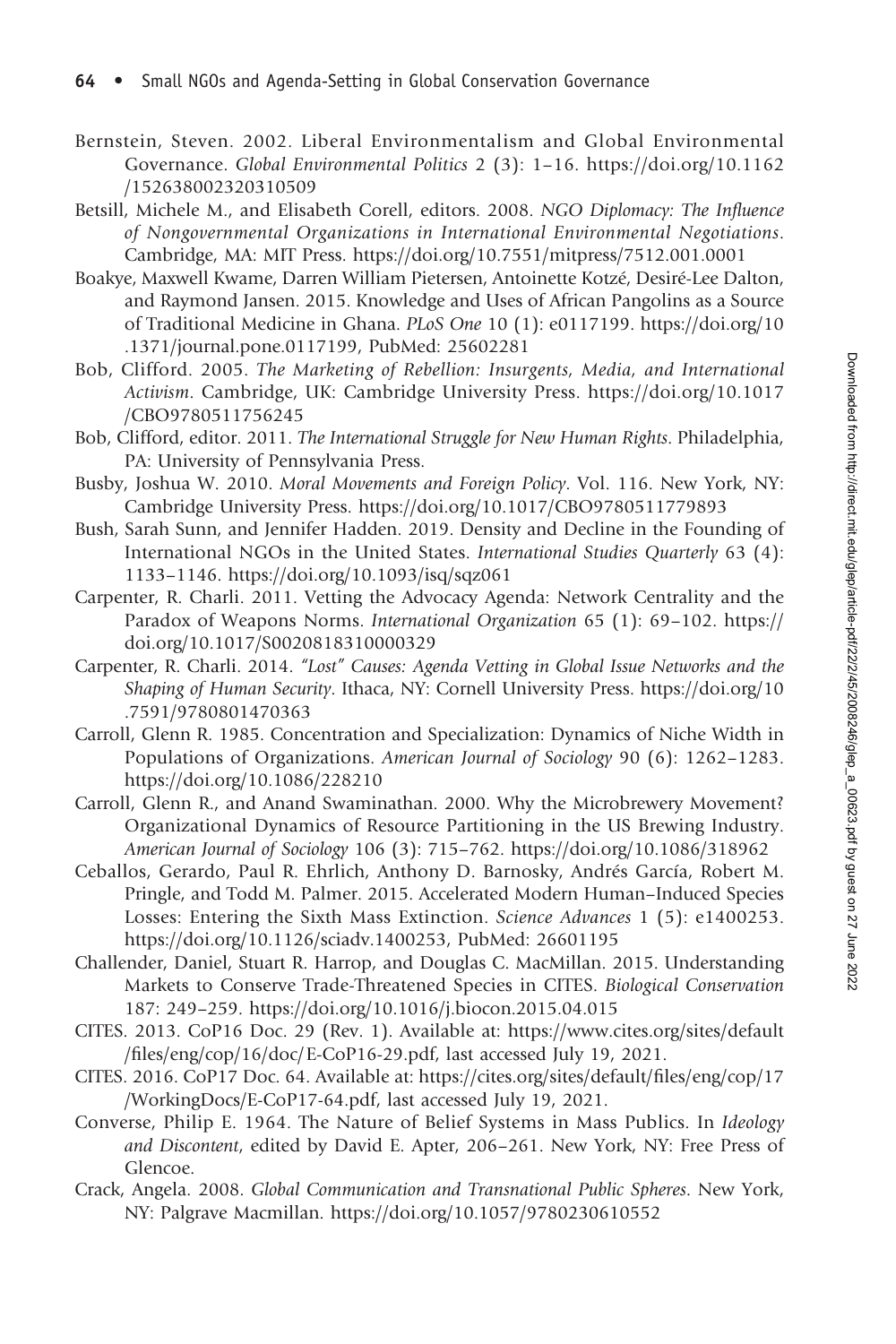- Dauvergne, Peter. 2018. The Power of Environmental Norms: Marine Plastic Pollution and the Politics of Microbeads. Environmental Politics 27 (4): 579–597. [https://doi](https://doi.org/10.1080/09644016.2018.1449090) [.org/10.1080/09644016.2018.1449090](https://doi.org/10.1080/09644016.2018.1449090)
- Downs, Anthony. 1972. Up and Down with Ecology: The Issue-Attention Cycle. The Public Interest 28: 38–50.
- Eilstrup-Sangiovanni, Mette. 2019. Competition and Strategic Differentiation Among Transnational Advocacy Groups. Interest Groups & Advocacy 8 (3): 376–406. <https://doi.org/10.1057/s41309-019-00055-y>
- Eilstrup-Sangiovanni, Mette, and Teale N. Phelps Bondaroff. 2014. From Advocacy to Confrontation: Direct Enforcement by Environmental NGOs. International Studies Quarterly 58 (2): 348–361.<https://doi.org/10.1111/isqu.12132>
- Epstein, Charlotte. 2006. The Making of Global Environmental Norms: Endangered Species Protection. Global Environmental Politics 6 (2): 32–54. [https://doi.org/10](https://doi.org/10.1162/glep.2006.6.2.32) [.1162/glep.2006.6.2.32](https://doi.org/10.1162/glep.2006.6.2.32)
- Epstein, Charlotte. 2008. The Power of Words in International Relations: Birth of an Antiwhaling Discourse. Cambridge, MA: MIT Press. [https://doi.org/10.7551/mitpress](https://doi.org/10.7551/mitpress/9780262050920.001.0001) [/9780262050920.001.0001](https://doi.org/10.7551/mitpress/9780262050920.001.0001)
- Fearon, James D. 1997. Signaling Foreign Policy Interests: Tying Hands Versus Sinking Costs. Journal of Conflict Resolution 41 (1): 68–90. [https://doi.org/10.1177](https://doi.org/10.1177/0022002797041001004) [/0022002797041001004](https://doi.org/10.1177/0022002797041001004)
- Finnemore, Martha, and Kathryn Sikkink. 1998. International Norm Dynamics and Political Change. International Organization 52 (4): 887–917. [https://doi.org/10](https://doi.org/10.1162/002081898550789) [.1162/002081898550789](https://doi.org/10.1162/002081898550789)
- Gehring, Thomas, and Eva Ruffing. 2008. When Arguments Prevail Over Power: The CITES Procedure for the Listing of Endangered Species. Global Environmental Politics 8 (2): 123–148.<https://doi.org/10.1162/glep.2008.8.2.123>
- George, Alexander L., and Andrew Bennett. 2005. Case Studies and Theory Development in the Social Sciences. Cambridge, MA: MIT Press.
- Gourevitch, Peter A., David A. Lake, and Janice Gross Stein, editors. 2012. The Credibility of Transnational NGOs: When Virtue Is Not Enough. New York, NY: Cambridge University Press.<https://doi.org/10.1017/CBO9781139086356>
- Grant, Ruth W., and Robert O. Keohane. 2005. Accountability and Abuses of Power in World Politics. American Political Science Review 99 (1): 29–43. [https://doi.org/10](https://doi.org/10.1017/S0003055405051476) [.1017/S0003055405051476](https://doi.org/10.1017/S0003055405051476)
- Gugerty, Mary Kay, and Aseem Prakash, editors. 2010. Voluntary Regulation of NGOs and Nonprofits: An Accountability Club Framework. New York, NY: Cambridge University Press.<https://doi.org/10.1017/CBO9780511778933>
- Hadden, Jennifer. 2015. Networks in Contention. Cambridge, UK: Cambridge University Press.<https://doi.org/10.1017/CBO9781316105542>
- Hadden, Jennifer, and Sarah Sunn Bush. 2020. What's Different About the Environment? Environmental INGOs in Comparative Perspective. Environmental Politics 30 (1–2): 202–223.<https://doi.org/10.1080/09644016.2020.1799643>
- Hari, Johann. 2010. The Wrong Kind of Green. The Nation. Available at: [www](http://www.biologicaldiversity.org/news/media-archive/a2010/CBDProfile_Nation_03-04-10.pdf) [.biologicaldiversity.org/news/media-archive/a2010/CBDPro](http://www.biologicaldiversity.org/news/media-archive/a2010/CBDProfile_Nation_03-04-10.pdf)file\_Nation\_03-04-10 [.pdf](http://www.biologicaldiversity.org/news/media-archive/a2010/CBDProfile_Nation_03-04-10.pdf), last accessed August 10, 2021.
- Harrington, Lauren A., Neil D'Cruze, and David Macdonald. 2018. Rise to Fame: Events, Media Activity and Public Interest in Pangolins and Pangolin Trade, 2005–2016. Nature Conservation 30: 107–133.<https://doi.org/10.3897/natureconservation.30.28651>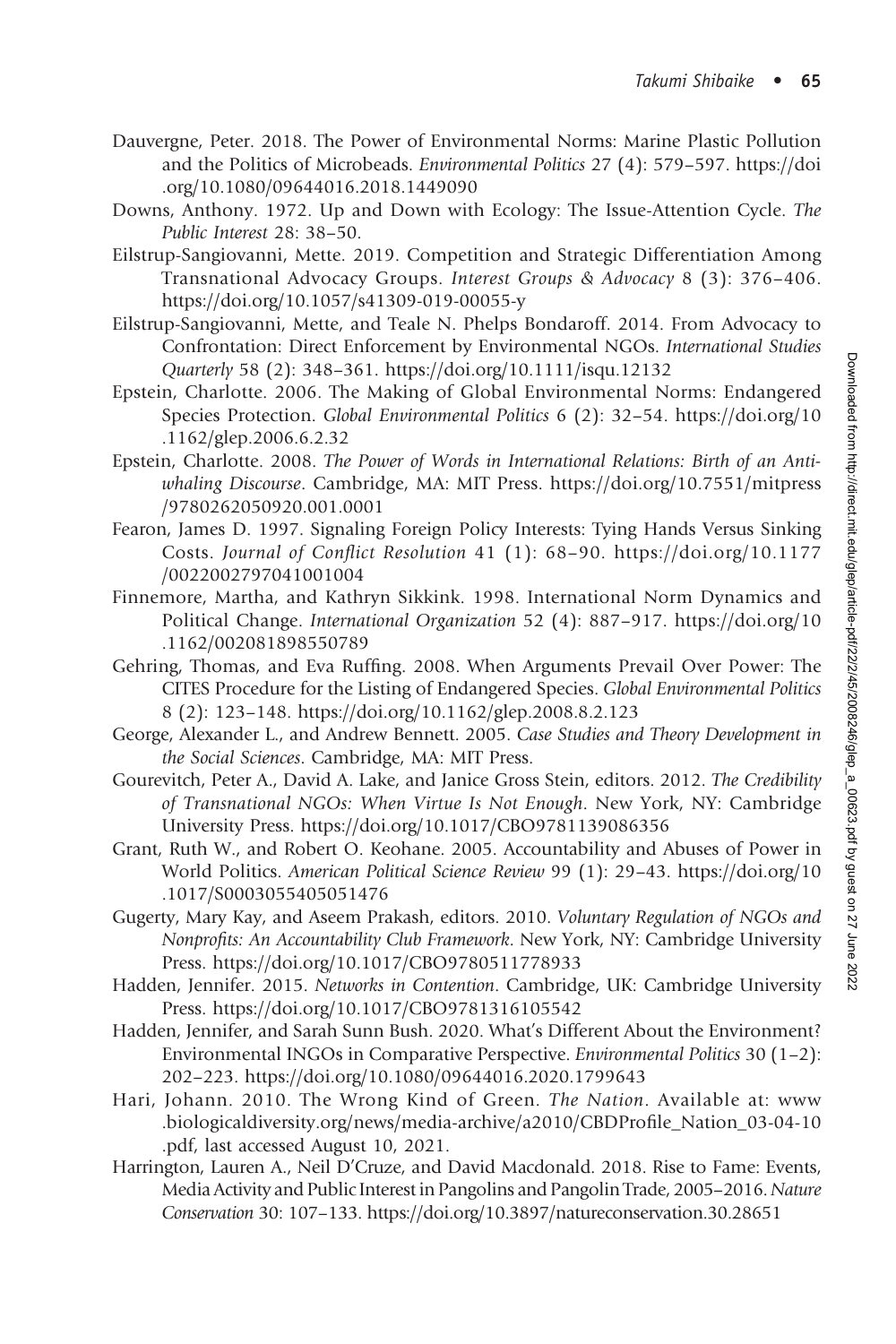- Henderson, Michael. 2014. Issue Publics, Campaigns, and Political Knowledge. Political Behavior 36 (3): 631–657.<https://doi.org/10.1007/s11109-013-9243-3>
- Henrich, Joseph, Steven J. Heine, and Ara Norenzayan. 2010. The Weirdest People in the World? Behavioral and Brain Sciences 33 (2–3): 61–83. [https://doi.org/10.1017](https://doi.org/10.1017/S0140525X0999152X) [/S0140525X0999152X](https://doi.org/10.1017/S0140525X0999152X), PubMed: [20550733](https://pubmed.ncbi.nlm.nih.gov/20550733)
- Hestres, Luis E. 2014. Preaching to the Choir: Internet-Mediated Advocacy, Issue Public Mobilization, and Climate Change. New Media & Society 16 (2): 323–339. [https://](https://doi.org/10.1177/1461444813480361) [doi.org/10.1177/1461444813480361](https://doi.org/10.1177/1461444813480361)

Huismann, Wilfried. 2014. Pandaleaks: The Dark Side of the WWF. Kemi, Finland: Nordbook.

- Hutchings, Vincent L. 2003. Public opinion and Democratic Accountability: How Citizens Learn About Politics. Princeton, NJ: Princeton University Press.
- Inglehart, Ronald. 1997. Modernization and Postmodernization: Cultural, Economic, and Political Change in 43 Societies. Princeton, NJ: Princeton University Press. [https://](https://doi.org/10.1515/9780691214429) [doi.org/10.1515/9780691214429](https://doi.org/10.1515/9780691214429)
- Jinnah, Sikina. 2014. Post-Treaty Politics: Secretariat Influence in Global Environmental Governance. Cambridge, MA: MIT Press. [https://doi.org/10.7551/mitpress](https://doi.org/10.7551/mitpress/9780262028042.001.0001) [/9780262028042.001.0001](https://doi.org/10.7551/mitpress/9780262028042.001.0001)
- Jones, Bryan D., and Frank R. Baumgartner. 2005. The Politics of Attention: How Government Prioritizes Problems. Chicago, IL: University of Chicago Press.
- Keck, Margaret, and Kathryn Sikkink. 1998. Activists Beyond Borders: Advocacy Networks in International Politics. Ithaca, NY: Cornell University Press.
- Krosnick, Jon A. 1990. Government Policy and Citizen Passion: A Study of Issue Publics in Contemporary America. Political Behavior 12 (1): 59–92. [https://doi.org/10.1007](https://doi.org/10.1007/BF00992332) [/BF00992332](https://doi.org/10.1007/BF00992332)
- Luxon, Emily Matthews, and Wendy H. Wong. 2017. Agenda-Setting in Greenpeace and Amnesty: The Limits of Centralisation in International NGOs. Global Society 31 (4): 479–509.<https://doi.org/10.1080/13600826.2016.1277190>
- Manfredo, Michael J., Tara L. Teel, and Kimberly L. Henry. 2009. Linking Society and Environment: A Multilevel Model of Shifting Wildlife Value Orientations in the Western United States. Social Science Quarterly 90 (2): 407–427. [https://doi.org](https://doi.org/10.1111/j.1540-6237.2009.00624.x) [/10.1111/j.1540-6237.2009.00624.x](https://doi.org/10.1111/j.1540-6237.2009.00624.x)
- Margulies, Jared D., Rebecca W. Y. Wong, and Rosaleen Duffy. 2019. The Imaginary "Asian Super Consumer": A Critique of Demand Reduction Campaigns for the Illegal Wildlife Trade. Geoforum 107: 216–219. [https://doi.org/10.1016/j.geoforum](https://doi.org/10.1016/j.geoforum.2019.10.005) [.2019.10.005](https://doi.org/10.1016/j.geoforum.2019.10.005)
- Masanet, Eric, Arman Shehabi, Nuoa Lei, Harald Vranken, Jonathan Koomey, and Jens Malmodin. 2019. Implausible Projections Overestimate Near-Term Bitcoin  $CO<sub>2</sub>$  Emissions.Nature Climate Change 9 (9): 653–654.<https://doi.org/10.1038/s41558-019-0535-4>
- Minkoff, Debra C., and Walter W. Powell. 2006. Nonprofit Mission: Constancy, Responsiveness, or Deflection? In The Nonprofit Sector: A Research Handbook, edited by Richard Steinberg and Walter W. Powell. New Haven, CT: Yale University Press.
- Mora, Camilo, Randi L. Rollins, Katie Taladay, Michael B. Kantar, Mason K. Chock, Mio Shimada, and Erik C. Franklin. 2018. Bitcoin Emissions Alone Could Push Global Warming Above 2°C. Nature Climate Change 8 (11): 931–933. [https://doi.org/10](https://doi.org/10.1038/s41558-018-0321-8) [.1038/s41558-018-0321-8](https://doi.org/10.1038/s41558-018-0321-8)
- Murdie, Amanda. 2014. The Ties That Bind: A Network Analysis of Human Rights International Nongovernmental Organizations. British Journal of Political Science 44 (1): 1–27.<https://doi.org/10.1017/S0007123412000683>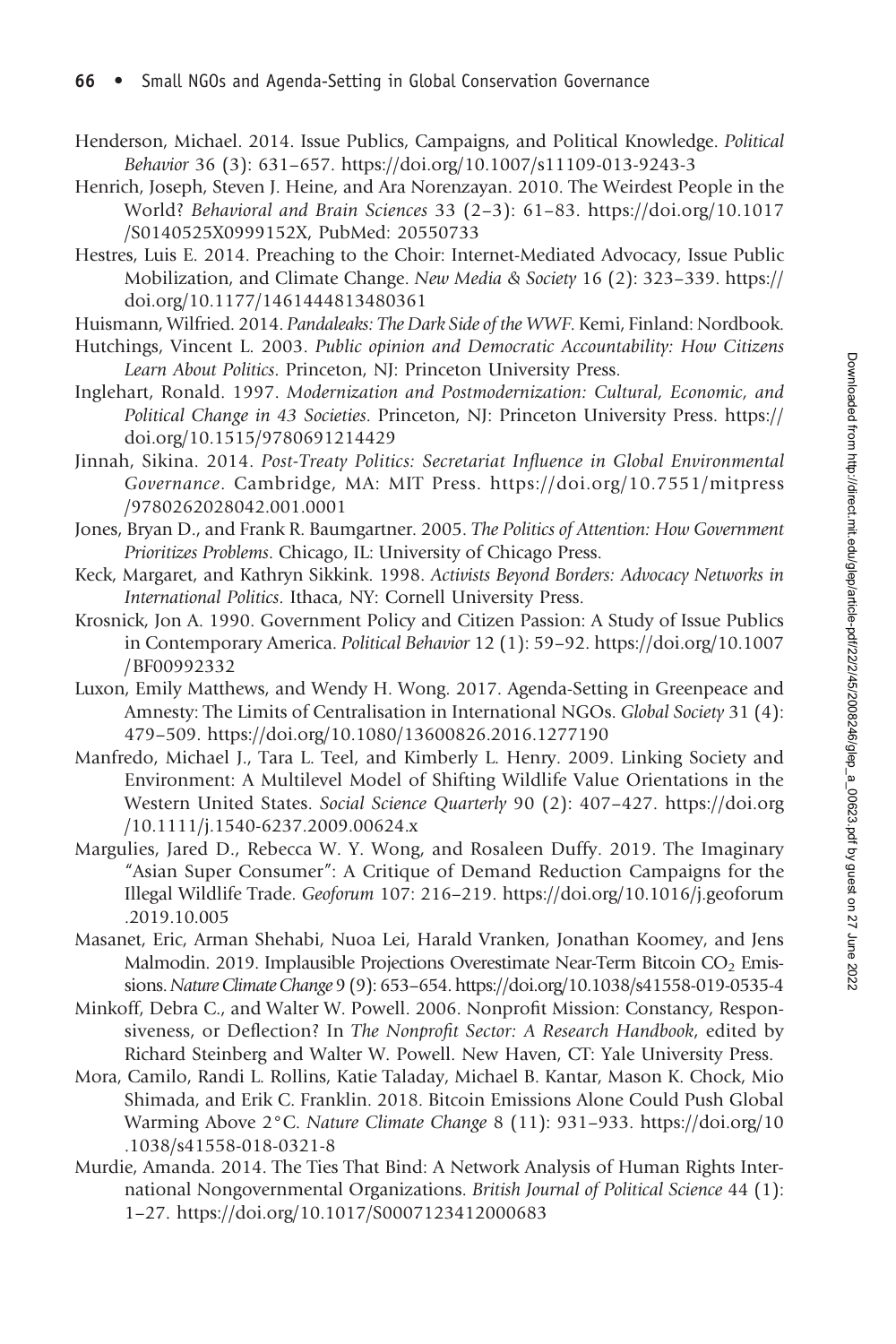- Nadelmann, Ethan A. 1990. Global Prohibition Regimes: The Evolution of Norms in International Society. International Organization 44 (4): 479–526. [https://doi.org](https://doi.org/10.1017/S0020818300035384) [/10.1017/S0020818300035384](https://doi.org/10.1017/S0020818300035384)
- Neumann, Roderick P. 2004. Moral and Discursive Geographies in the War for Biodiversity in Africa. Political Geography 23 (7): 813–837. [https://doi.org/10.1016/j.polgeo](https://doi.org/10.1016/j.polgeo.2004.05.011) [.2004.05.011](https://doi.org/10.1016/j.polgeo.2004.05.011)
- Pew Research Center. 2019. Global Indicators Database. Available at: [https://www](https://www.pewresearch.org/global/database/custom-analysis) [.pewresearch.org/global/database/custom-analysis](https://www.pewresearch.org/global/database/custom-analysis), last accessed July 19, 2021.
- Prakash, Aseem, and Mary Kay Gugerty, editors. 2010. Advocacy Organizations and Collective Action. New York, NY: Cambridge University Press. [https://doi.org/10](https://doi.org/10.1017/CBO9780511762635) [.1017/CBO9780511762635](https://doi.org/10.1017/CBO9780511762635)
- Putnam, Robert D. 1988. Diplomacy and Domestic Politics: The Logic of Two-Level games. International Organization 42 (3): 427–460. [https://doi.org/10.1017](https://doi.org/10.1017/S0020818300027697) [/S0020818300027697](https://doi.org/10.1017/S0020818300027697)
- Raustiala, Kal, and David G. Victor. 2004. The Regime Complex for Plant Genetic Resources. International Organization 58 (2): 277–309. [https://doi.org/10.1017](https://doi.org/10.1017/S0020818304582036) [/S0020818304582036](https://doi.org/10.1017/S0020818304582036)
- Stone, Deborah A. 1989. Causal Stories and the Formation of Policy Agendas. Political Science Quarterly 104 (2): 281–300.<https://doi.org/10.2307/2151585>
- Stroup, Sarah S., and Wendy H. Wong. 2017. The Authority Trap: Strategic Choices of International NGOs. Ithaca, NY: Cornell University Press. [https://doi.org/10.7591](https://doi.org/10.7591/9781501709777) [/9781501709777](https://doi.org/10.7591/9781501709777)
- Stroup, Sarah S., and Wendy H. Wong. 2018. Authority, Strategy, and Influence: Environmental INGOs in Comparative Perspective. Environmental Politics 27 (6): 1101–1121.<https://doi.org/10.1080/09644016.2018.1485307>
- Uyeki, Eugene S., and Lani J. Holland. 2000. Diffusion of Pro-environment Attitudes? American Behavioral Scientist 43 (4): 646–662. [https://doi.org/10.1177](https://doi.org/10.1177/00027640021955478) [/00027640021955478](https://doi.org/10.1177/00027640021955478)
- Wapner, Paul. 1995. Politics Beyond the State: Environmental Activism and World Civic Politics. World Politics 47 (3): 311–340.<https://doi.org/10.1017/S0043887100016415>
- Zaller, John. 1992. The Nature and Origins of Mass Opinion. New York, NY: Cambridge University Press.<https://doi.org/10.1017/CBO9780511818691>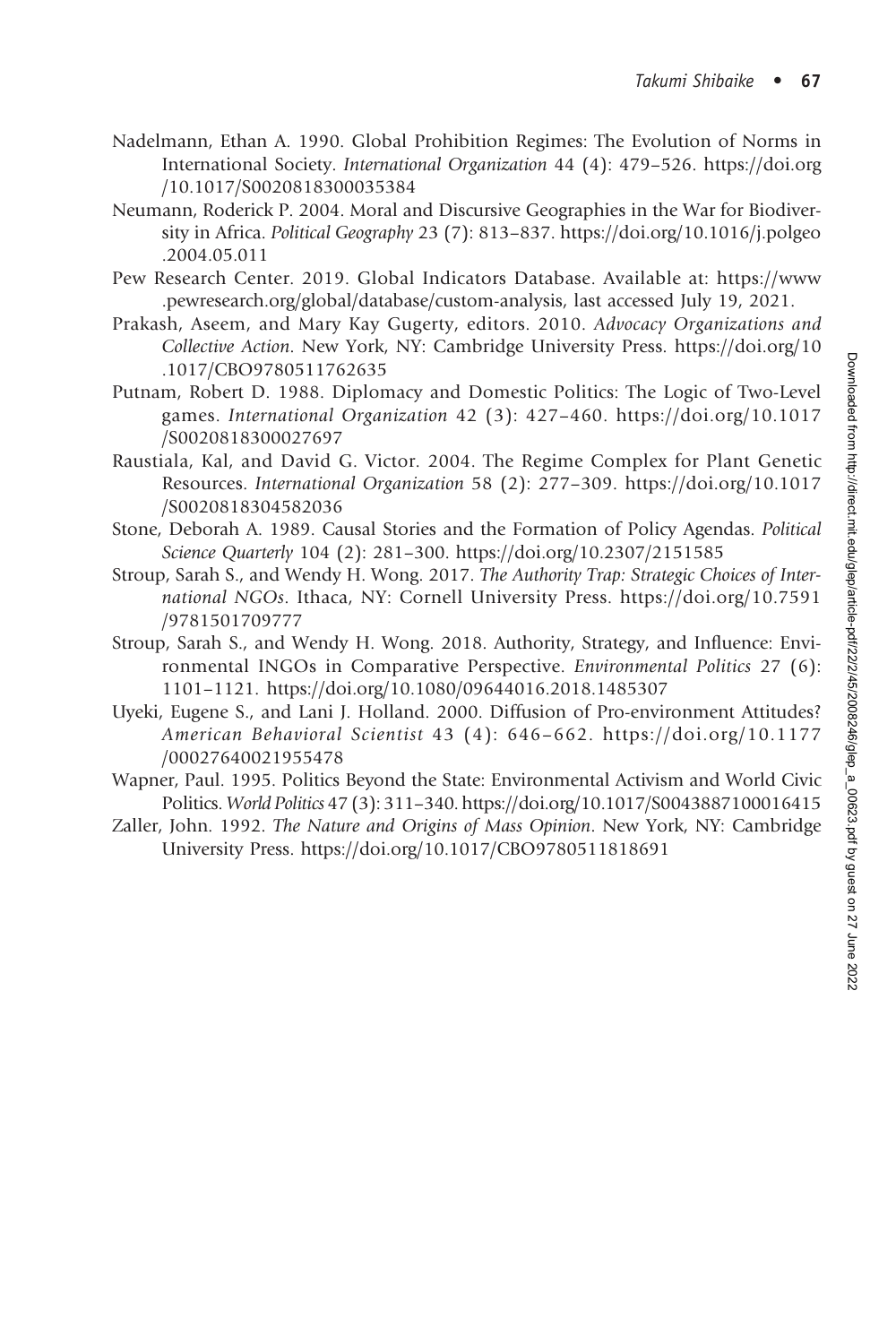#### Appendix A: Interview Data

I asked a set of questions at the beginning of each interview and proceeded to open-ended questions about specific activities and programs. As small NGOs may not be formally registered as charities, I began with online searches for pangolin-related NGOs to recruit the initial set of interviewees. I then expanded my contacts through their suggestions and introductions. The interviewees were initially contacted via email to arrange an in-person or online meeting. A total of twelve interviewees were recruited from ten NGOs (see Table A-1 for data used in this article). The length of a meeting ranged from 30 to 60 minutes, and NGOs were represented by the employees who had in-depth knowledge about their conservation programs. I also interviewed them multiple times when follow-up questions were necessary. I stopped recruitment when the interviewees provided similar stories.

| ID   | Name                |
|------|---------------------|
| 1020 | <b>PSG</b>          |
| 1021 | PSG-Save Pangolins  |
| 1022 | <b>PSG</b>          |
| 1024 | <b>PSG</b>          |
| 1025 | <b>PSG</b>          |
| 1026 | <b>PSG</b>          |
| 1028 | <b>PSG</b>          |
| 1030 | Save Pangolins      |
| 1031 | Save Pangolins      |
| 1032 | Save Pangolins      |
| 1043 | WildAid             |
| 1051 | Mentor-Pop (Field)  |
| 1061 | WWF-Japan           |
| 1071 | Mentor-Pop (Demand) |

ID and Names of NGOs/Programs